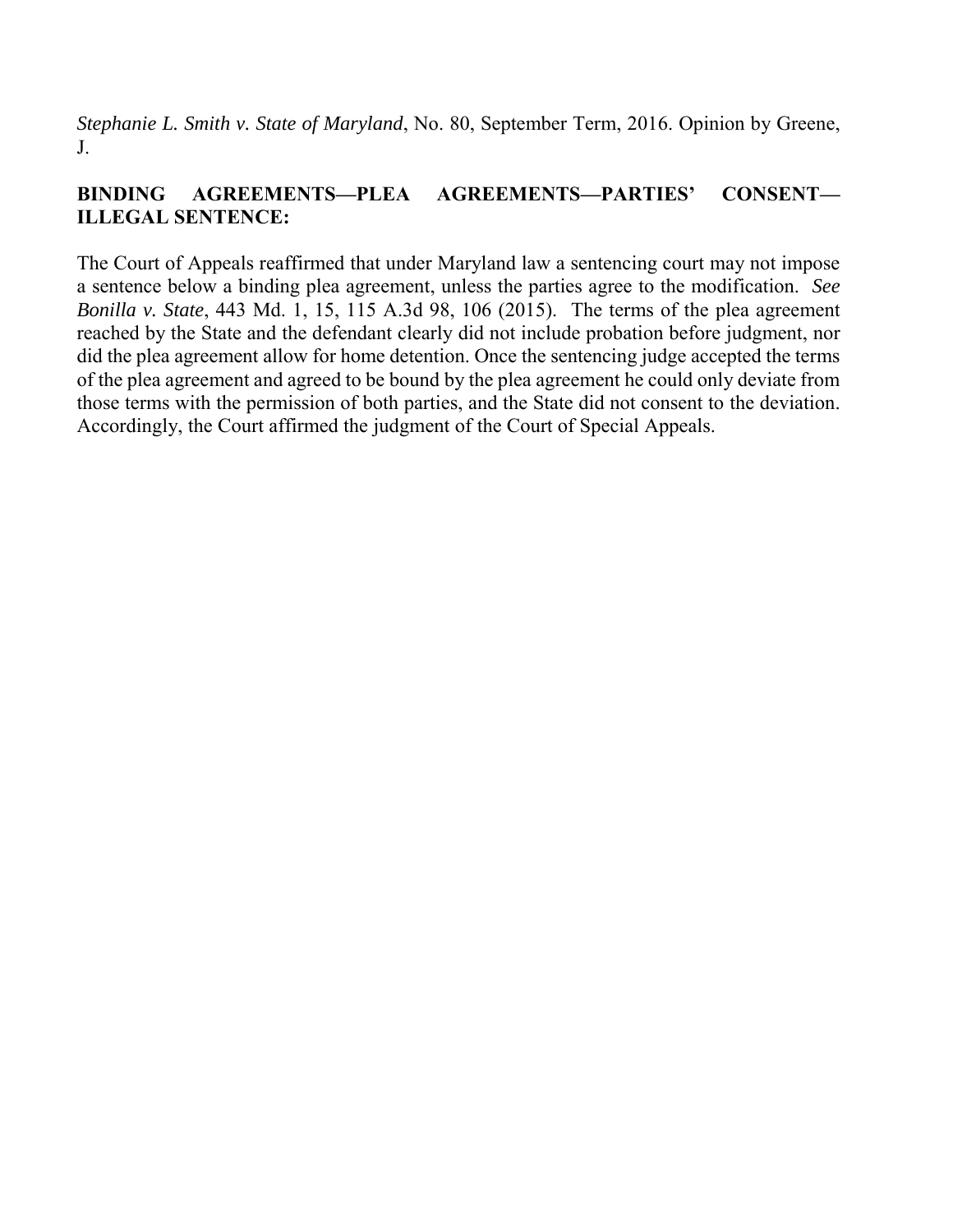Circuit Court for Prince George's County Case No. CT151085X Argued: May 4, 2017

# IN THE COURT OF APPEALS

# OF MARYLAND

No. 80

September Term, 2016

\_\_\_\_\_\_\_\_\_\_\_\_\_\_\_\_\_\_\_\_\_\_\_\_\_\_\_\_\_\_\_\_\_\_\_\_\_\_

STEPHANIE L. SMITH

v.

## STATE OF MARYLAND

Barbera, C.J. Greene, Adkins, McDonald, Watts, Hotten, Getty,

JJ. \_\_\_\_\_\_\_\_\_\_\_\_\_\_\_\_\_\_\_\_\_\_\_\_\_\_\_\_\_\_\_\_\_\_\_\_\_\_

Opinion by Greene, J. \_\_\_\_\_\_\_\_\_\_\_\_\_\_\_\_\_\_\_\_\_\_\_\_\_\_\_\_\_\_\_\_\_\_\_\_\_\_

Filed: June 22, 2017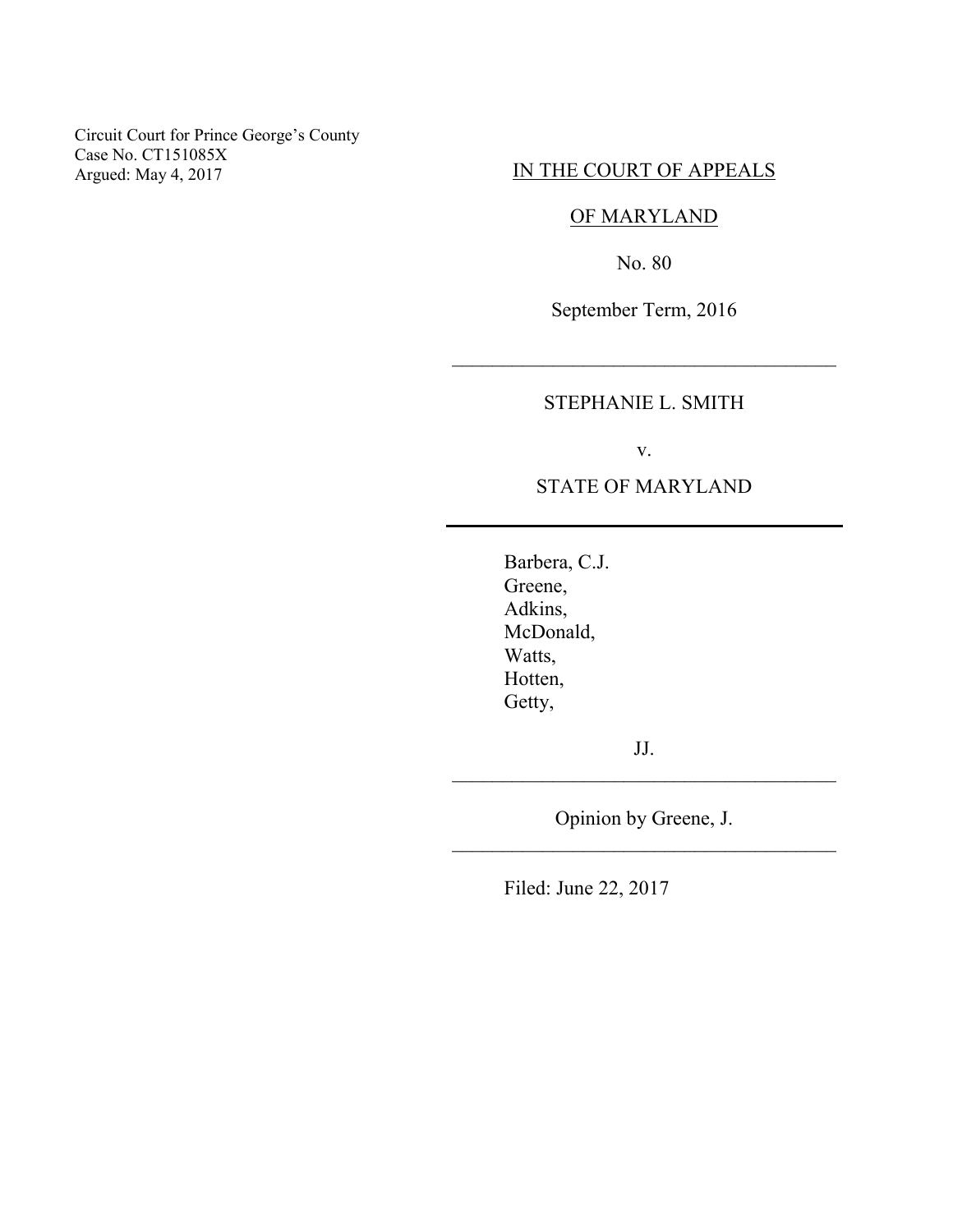In this case, the petitioner, Stephanie L. Smith ("Ms. Smith"), entered into a plea agreement with the State. The terms of the agreement included that Ms. Smith would enter a plea of guilty to the crime of theft and that she would serve jail time. At the guilty plea proceeding, the sentencing Circuit Court accepted the terms of the agreement, binding itself to the agreement. However, the judge imposed a sentence below the terms of the plea agreement by sentencing Ms. Smith to probation before judgment, not finding her guilty of theft, and ordering home detention, rather than actual jail time. Moreover, this was done without the consent of the State. We shall hold that the more lenient sentence in this case was not consistent with the terms of the binding plea agreement and was without the consent of the State; thus, it was an illegal sentence. *Bonilla v. State*, 443 Md. 1, 15, 115 A.3d 98, 106 (2015) (holding "that when a sentencing court violates Rule 4–243(c)(3) by imposing a sentence below a binding plea agreement without the State's consent, the sentence is inherently illegal and subject to correction under Rule 4–345(a)"). Accordingly, we shall affirm the judgment of the Court of Special Appeals. *State v. Smith*, 230 Md. App. 214, 146 A.3d 1189 (2016).

## **FACTUAL AND PROCEDURAL BACKGROUND**

#### **Indictment**

On September 10, 2015, Ms. Smith was indicted by a Grand Jury for Prince George's County, on various theft charges for making fraudulent insurance claims, including a charge of theft of property with a value of at least \$10,000 but less than \$100,000. Under Md. Code (2002, 2012 Repl. Vol.), Criminal Law Article ("CR"), § 7–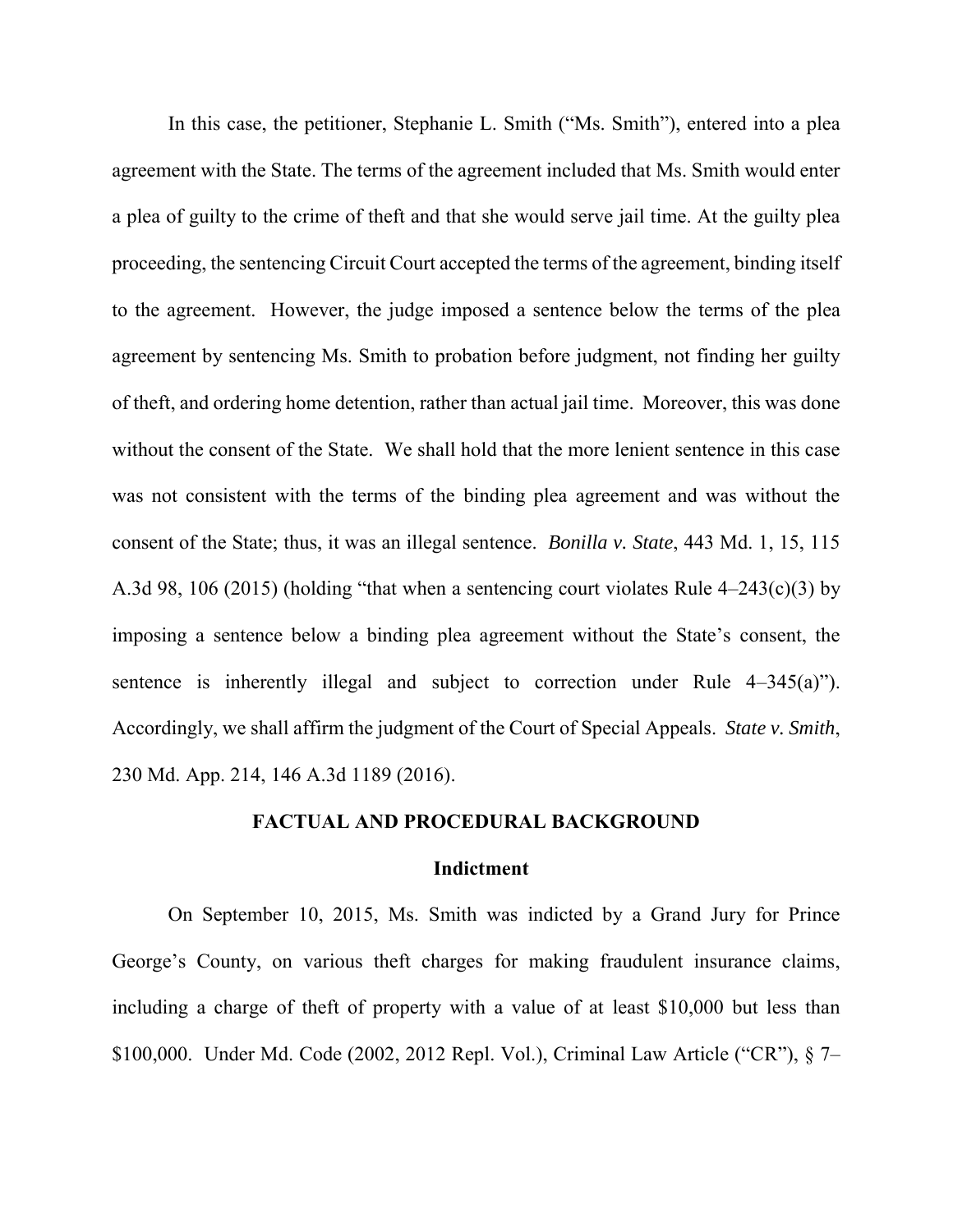$104(g)(ii)$ , the maximum penalty for this violation is imprisonment not exceeding 15 years, a fine not exceeding \$15,000, or both.

## **Plea Bargain**

A month after the indictment, Ms. Smith, her counsel, and the State began plea negotiations. Eventually the parties reached a plea agreement. Ms. Smith agreed to plead guilty to the primary theft charge. In exchange, Ms. Smith was guaranteed a sentence not to exceed 5 years of incarceration. Further, with respect to actual jail time, the 5 year sentence would be suspended except for 30 to 90 days of incarceration, followed by 5 years of supervised probation. Moreover, she would not have to pay a fine. As part of the agreement, the State would not seek the maximum sentence of incarceration up to 15 years and a fine up to \$15,000. However, ultimately, there would be a conviction on Ms. Smith's record and a requirement that she pay \$47,460.02 restitution to the victims of the theft.

Pursuant to Md. Rule 4–243, plea agreements may be binding on the court. The binding agreement required the approval of the judge.<sup>1</sup>

# **Guilty Plea Hearing**

On January 5, 2016, before a judge of the Circuit Court for Prince George's County, the State called the case for a hearing on Ms. Smith's acceptance of the guilty plea. The

 $\overline{\phantom{a}}$ 

<sup>&</sup>lt;sup>1</sup> Subsection 4-243(a)(1)(F) provides that "the parties will submit a plea agreement proposing a particular sentence, disposition, or other judicial action to a judge for consideration." Subsections (c)(2) and (3) provide that the proposed plea agreement is only binding once the judge approves it; once the judge does this, it is binding on the judge: "(3) Approval of plea agreement. If the agreement is approved, the judge shall embody in the judgment the agreed sentence, disposition, or other judicial action encompassed in the agreement or, with the consent of the parties, a disposition more favorable to the defendant than that provided for in the agreement."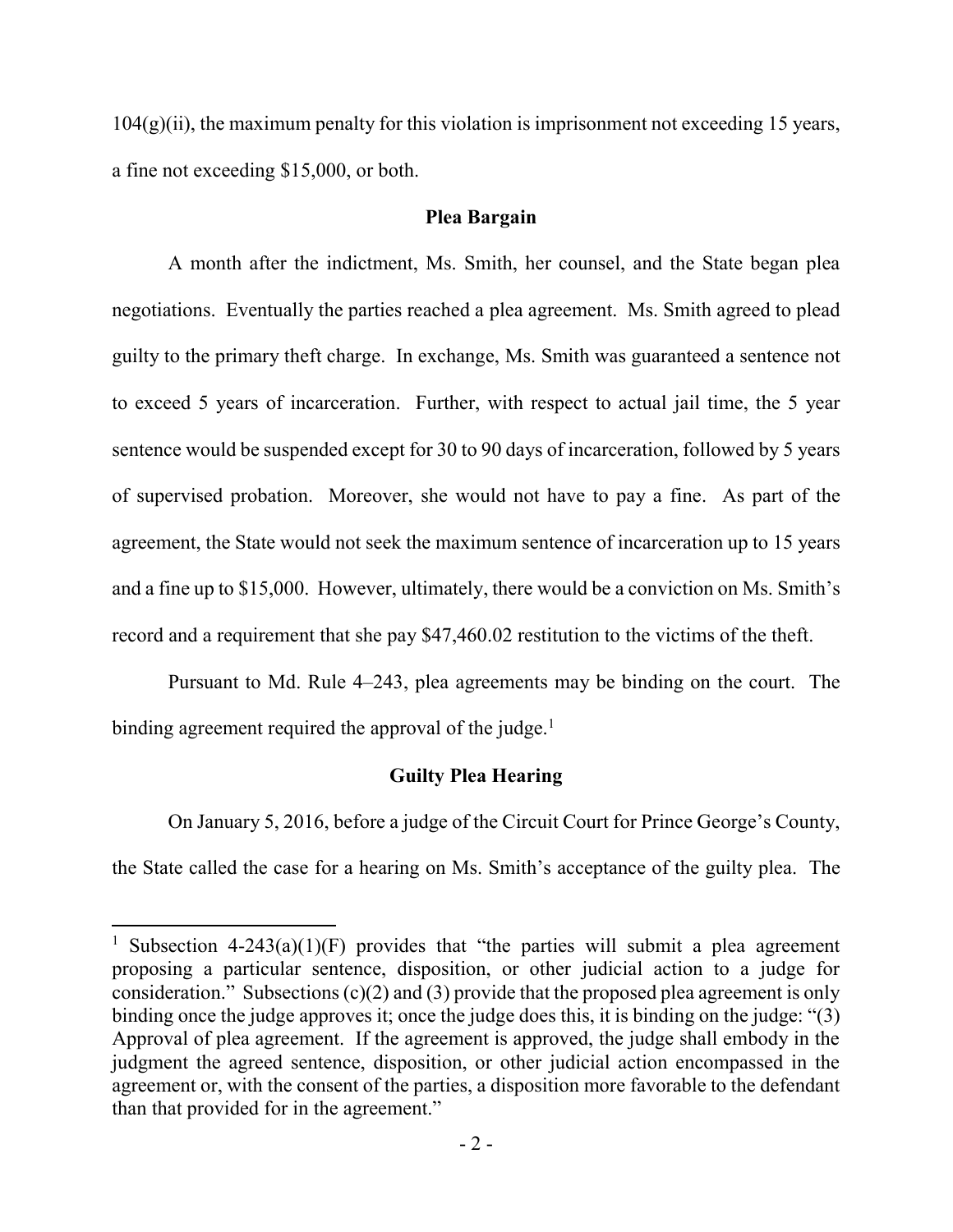State presented the judge with the terms of the agreement that had been reached between

the parties:

[PROSECUTOR]: It would be a plea to Count 1, which is theft scheme greater than \$10,000 but less than \$100,000. In exchange for the guilty plea, there is a ceiling and a floor. The State would be allowed to argue for 5 years, suspend all but 90 days, 5 years supervised probation, and restitution in the amount of \$47,460.02.

THE COURT: \$47,000.

[PROSECUTOR]: \$460.02. And the defense [is] free to argue for as little as 5 years, suspend all but 30 days, followed by 5 years supervised probation and also the restitution in the \$47,460.02.

[DEFENSE COUNSEL]: [Prosecutor], didn't we talk about I can ask for weekends?

[PROSECUTOR]: That is correct. The defense is free to argue that she serve weekends. But, no, we didn't talk about home detention, just weekends.

The State agreed to enter a *nolle prosequi* to the remaining counts in exchange for

Ms. Smith's guilty plea to the top count. The judge informed the defense that the court

could impose up to 15 years of incarceration notwithstanding the agreement. The State

then clarified that the parties were anticipating that the court would bind itself to the terms

they had agreed to:

THE COURT: All right. Now, before I can accept your plea, I have to be satisfied that the State actually has a factual basis for this, that they are not whistling in the wind, that there are basic elements that they would have proven if the matter had gone to trial. Have a seat. Get yourself together. Listen to what [the prosecutor] says the State would have proven had this matter gone to trial.

[PROSECUTOR]: Your Honor, thank you. Just briefly, before that I have a housekeeping matter. I would like to add that despite the range, the 90 and 30 days, it is contemplated this would be a binding plea, therefore, it can only be modified in the future if both parties agree.

THE COURT: Are you saying that if the Defendant is sentenced within the parameters of—first of all, are you asking the Court to bind itself to the 5 year cap?

[PROSECUTOR]: To the range. THE COURT: 90-day cap.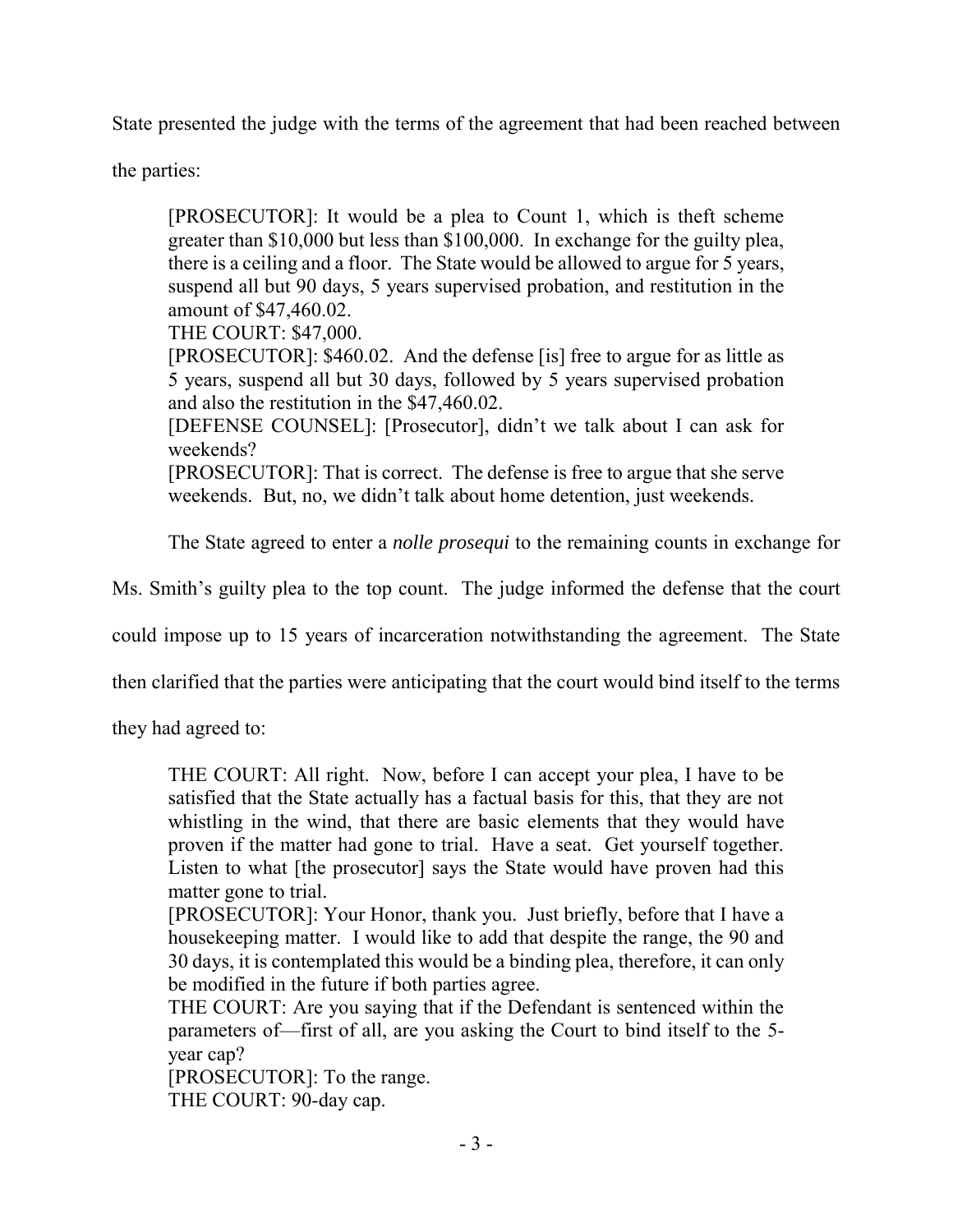[PROSECUTOR]: Yes, sir. THE COURT: Or 30-day cap. [PROSECUTOR]: Yes. THE COURT: I have to hear the facts before I'm willing to do that. Okay, number one. And number two, are you saying that the Defendant is prohibited from asking for reconsideration? [PROSECUTOR]: No. They are not prohibited from asking. But before the motion can be granted, both sides would have to agree.

At this point the judge conditionally agreed to be bound by the terms of the

agreement subject to some unforeseen issue in the subsequent statement of supporting

facts. The judge explained to Ms. Smith the limits on the sentence that the plea bargain

had imposed and that he was prepared to follow them. The terms that the judge announced

and that Ms. Smith accepted were:

THE COURT: Okay, I see. Ms. Smith, the [State] is asking me to bind myself so I won't give you any more than 90 days jail time. So since that's coming from the State, that's certainly something that I will consider. The defense always wants the Court to bind itself to a fixed amount of time. Your attorney is asking for 30 days. Naturally, if I did accept this plea, I would take the higher amount, the 90 days. The other thing, in other words, 5 years suspend all but 90 days. You get 5 years but the most I could actually give you in terms of jail time at this time would be 90 days. But if you mess up on probation, because that's going to be 5 years, then the hammer falls and you get up to 5 years in prison. Do you understand that, ma'am? [SMITH]: Yes.

 Next, the State gave the court the factual basis and summary of the evidence offered for the plea. Ms. Smith agreed to the accuracy of the statement. After the judge confirmed that Ms. Smith had no prior criminal convictions and that no unexpected development would cause the judge not to go forward with the sentencing limitations, he formally bound

himself to the agreement.

THE COURT: That's helpful to know given that I will accept this as an ABA plea. Which means, Ms. Smith, I agree to sentence you within the ranges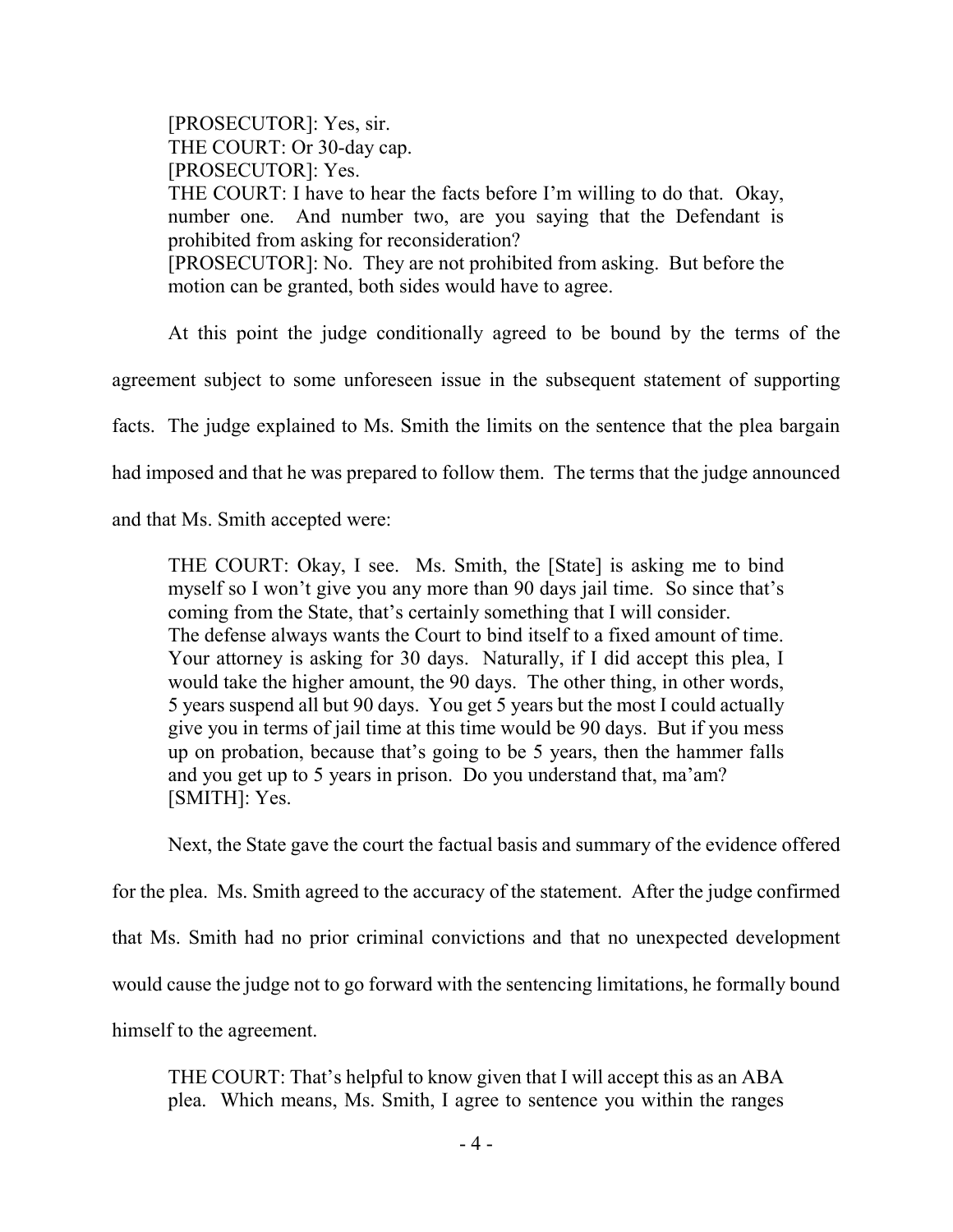recommended by the attorneys. You want to explain that to her, [defense counsel], if that needs any explanation.

In other words, ma'am, I'm not going to give you 15 years. The maximum penalty that I'm going to give you is 5 years. And I will suspend either all but 90 days or maybe 30 days. I will consider weekends, but not necessarily weekends. But I will order restitution in the amount of \$47,460.02. You will be on 5 years supervised probation and the main condition of that probation is that you pay this money back.

Ms. Smith agreed to this: "THE COURT: Knowing that, ma'am, how do you wish

to plead, guilty or not guilty? [SMITH]: Guilty." The judge also expressly agreed:

THE COURT: The Court is satisfied the State has provided an adequate factual basis for me to accept [Smith]'s plea of guilty. I find that her plea of guilty is freely, voluntarily made and with understanding of what she is doing. And the Court accepts her guilty plea and finds you guilty, ma'am, of Count 1 of the indictment in this case.

The court then turned to the imposition of the sentence and considered Ms. Smith's

personal circumstances, which were relevant as the judge was deciding to impose a

sentence between 30 days to 90 days of actual jail time. The judge was concerned with the

impact jail time would have on Ms. Smith's employment and ability to pay restitution. The

judge then imposed a more lenient sentence, which modified the terms of the plea

agreement, without notifying the prosecutor or defense in advance of the proposed change:

THE COURT: I'm going to give you a break. The law allows me to keep this off of your record and give you jail time at the same time. I want you to keep your job. I think that is the most important benefit that you come with. I'm going to defer the imposition of sentence under [Md. Code, Criminal Law

Article, §] 6–220. But you are still going to have to do jail time, 60 days. Now, I will make it on weekends to be convenient to you, but you say you work on weekends.

The judge changed the sentence to benefit Ms. Smith by imposing probation before

judgment: "[t]his deal is getting sweeter and sweeter for you, ma'am." Even further, the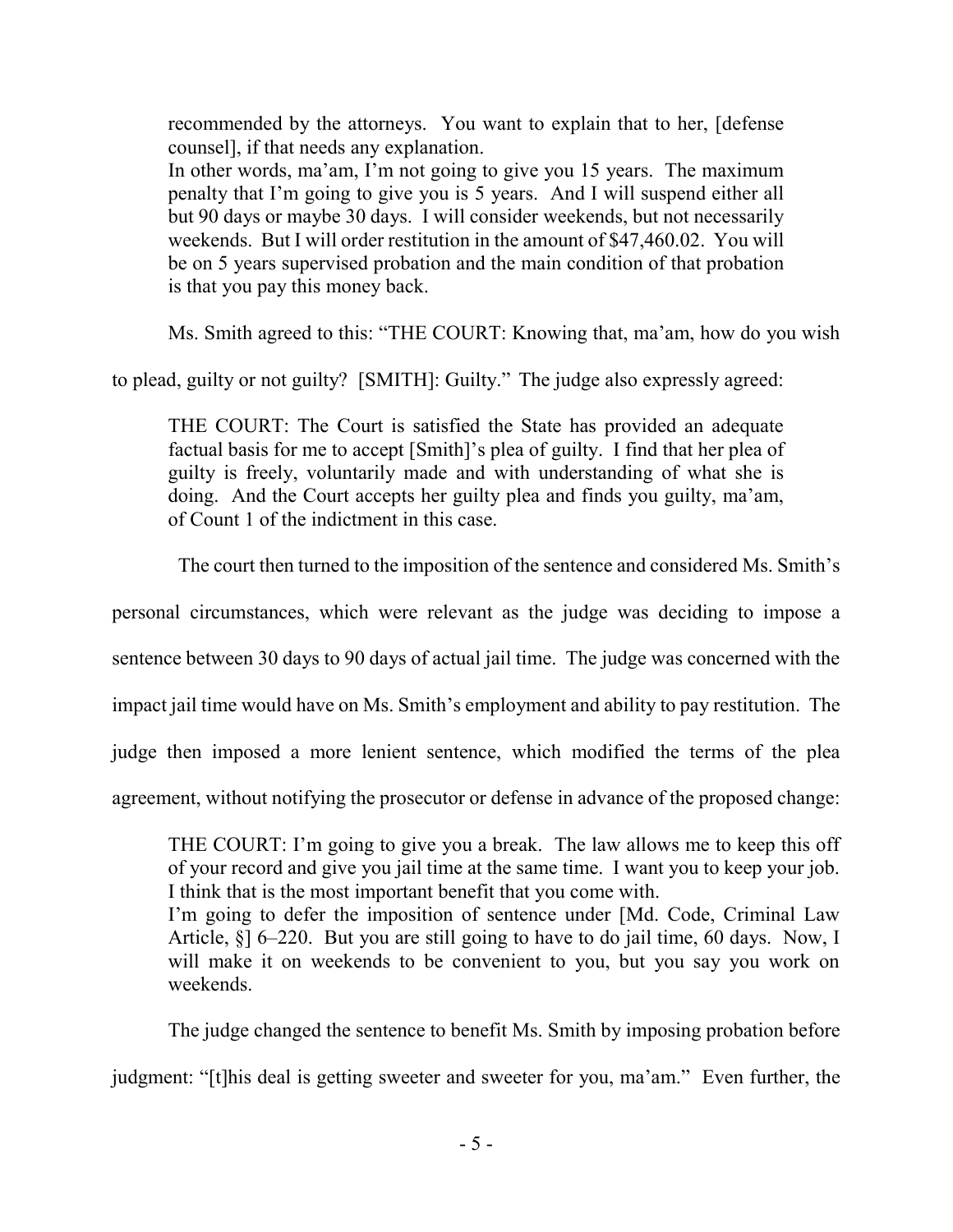judge modified the sentence of 60 days of jail time by changing it to a sentence of home detention.

The prosecutor objected and relayed to the judge his concerns about deviating from the terms of the plea agreement:

[PROSECUTOR]: Your Honor, may I be heard, briefly? So the sentence, I'm unclear, the sentence is probation before judgment? THE COURT: That is correct.

[PROSECUTOR]: I don't want to be sour grapes, but when we were contemplating a binding plea agreement and now we have arrived at a sentence that doesn't represent anything with respect to the binding plea agreement. I wasn't prepared for this to go this direction.

The plea agreement clearly provided that Ms. Smith would be found guilty of a crime and serve jail time; instead, the sentence imposed by the judge did not include a finding of guilt or incarceration. As a result of the sentence imposed, the State noted an appeal. The Court of Special Appeals reversed the judgment of the Circuit Court. *Smith*, 230 Md. App. at 218, 146 A.3d at 1193 (holding that the plea agreement was binding under Md. Rule 4–243(c)(3) and the judge's sentence was illegal under Md. Rule 4–345 as the sentence imposed was below the floor of the terms, by not including a finding of guilty, and it was imposed without the consent of the State).

Ms. Smith filed a petition for writ of certiorari in this Court. We granted *certiorari*  to answer the following questions:

1. Do the holdings in *Cuffley v. State*, 416 Md. 568 (2010) and *Baines v. State*, 416 Md. 604 (2010), under which a plea agreement is construed according to what a reasonable lay person in the defendant's position would have understood it to mean and any ambiguity must be resolved in the defendant's favor, apply when the State challenges a sentence allegedly imposed in violation of Md. Rule 4–243(c)?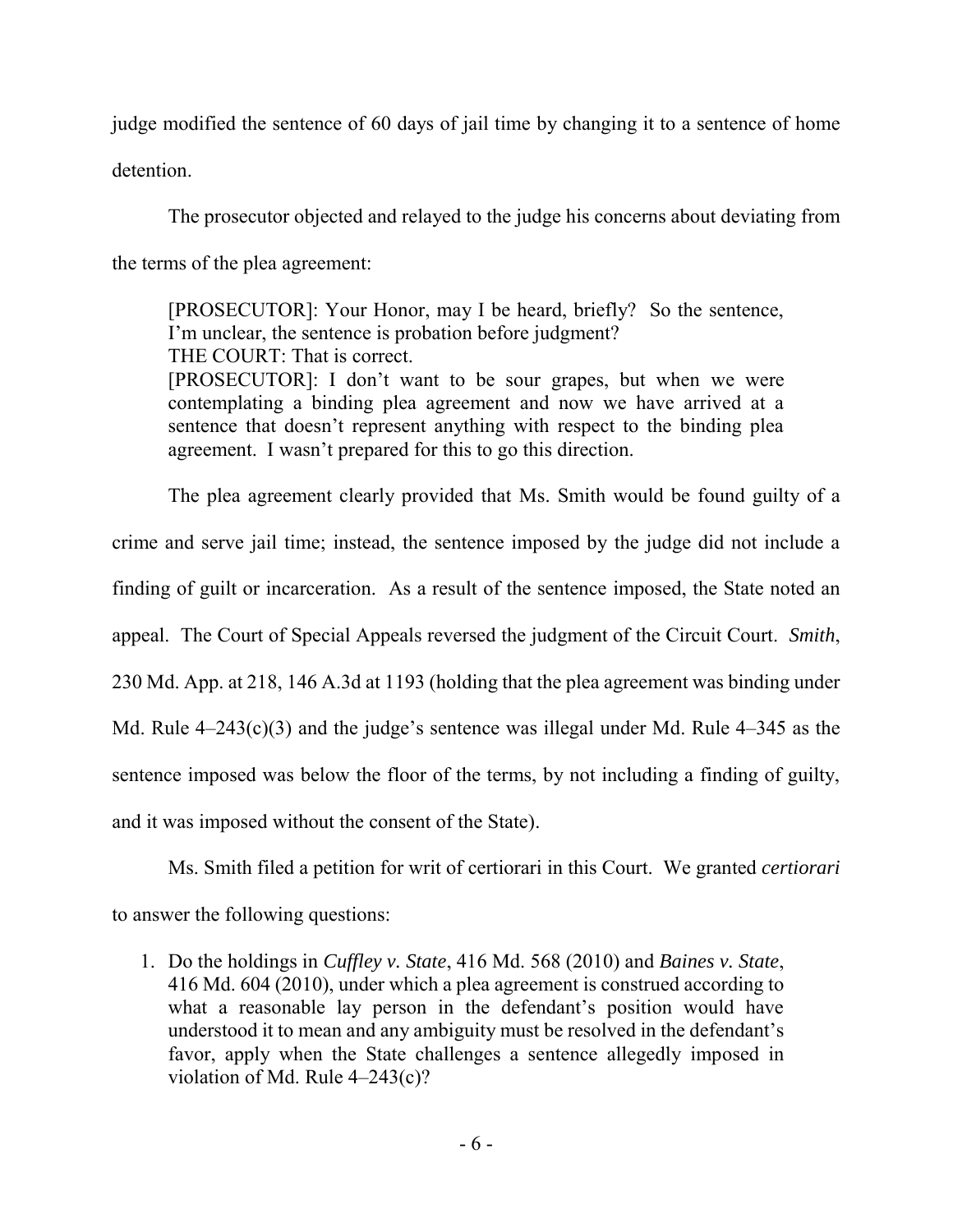- 2. Would a reasonable lay person in Petitioner's situation have believed that probation before judgment was precluded by the plea agreement where the agreement was silent as to probation before judgment and required Petitioner to pay \$47,460 in restitution?
- 3. Under Md. Rule 4–243(c), which provides in part that "if [the guilty plea] is accepted, [the judge] may approve the [plea] agreement or defer decision as to its approval or rejection until after such pre-sentence proceedings and investigation as the judge directs," is the court bound to the plea agreement upon accepting the guilty plea or may it reject the agreement after accepting the plea, and if the latter, did the trial court reject the agreement after accepting Petitioner's guilty plea?
- 4. Did the Court of Special Appeals err in holding that Petitioner's sentence was imposed in violation of Rule  $4-243(c)(3)$ ?

*Smith v. State*, 451 Md. 250, 152 A.3d 754 (2017).

We hold that the Court of Special Appeals did not err in holding that Ms. Smith's sentence was imposed in violation of Rule 4–243(c). Ordinarily, where there is a binding plea agreement in place, the judge must impose a sentence consistent with the terms of that agreement. In order to provide a more lenient sentence to the defendant, the judge must obtain the consent of the State and the defense. Further, we hold that the sentence in this case was illegal because it deviated from the terms of the plea agreement and was entered without the consent of both parties. Moreover, *Cuffley* and *Baines* provide that a plea agreement should be construed according to what a reasonable lay person in the defendant's position would have understood it to mean; this analysis is applicable when a defendant challenges the interpretation of a binding plea agreement. We determine, under the facts in the case at bar, the terms of agreement were unambiguous, and thus a reasonable lay person in the defendant's position would have understood the terms of the agreement to mean that there would be a finding of guilt and actual incarceration. Furthermore, when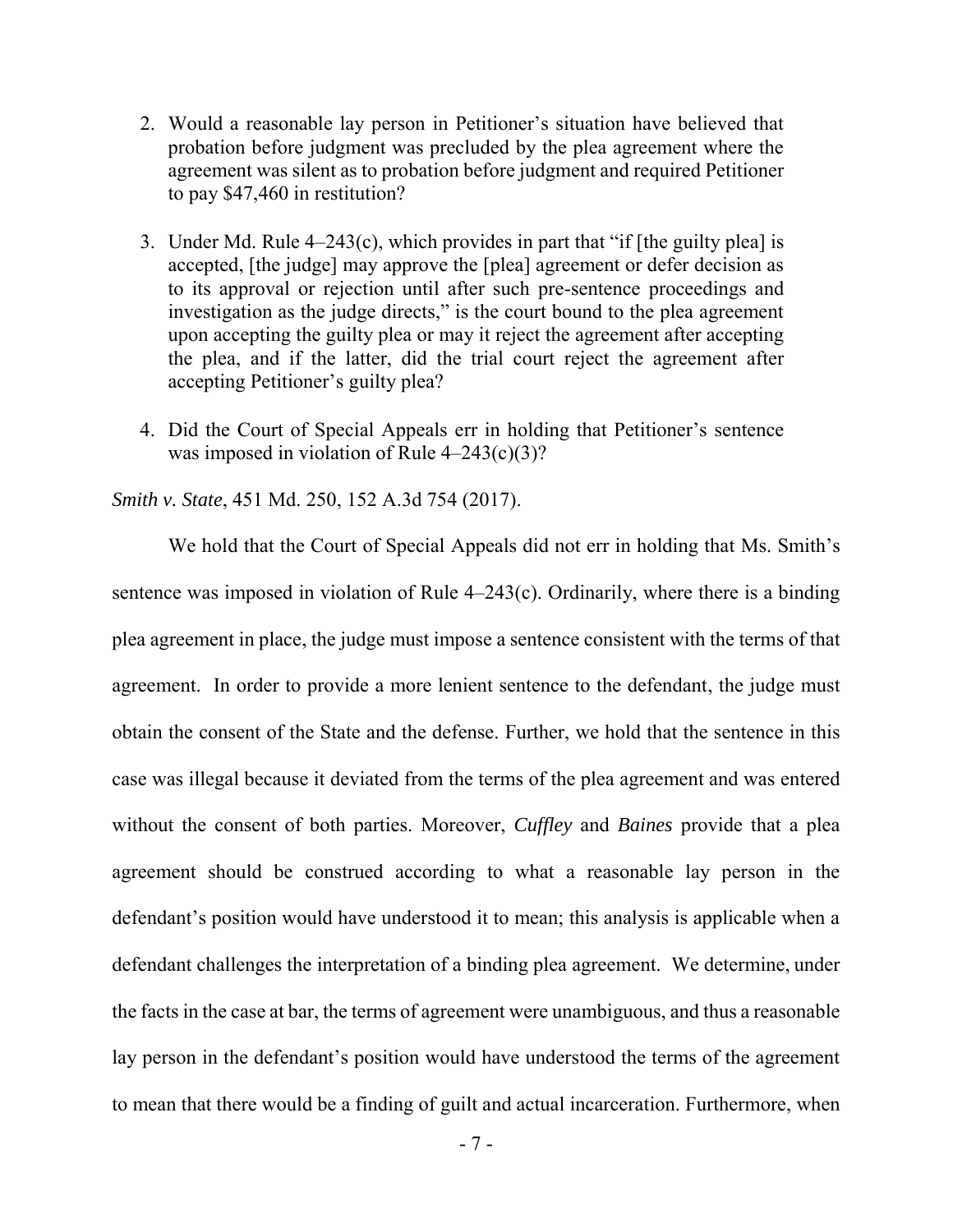the State makes a challenge to the interpretation of a plea agreement, we focus on whether both parties to the agreement received fairness and equity in the respective benefits of their bargain. Here, the State did not receive what it bargained for when the judge imposed a sentence below the terms of the plea agreement. Thus, under the standards for interpreting the plea agreement, the sentence imposed was below the terms agreed upon by the parties and the State did not consent to the deviation of the terms. Accordingly, we affirm the judgment of the Court of Special Appeals.

#### **STANDARD OF REVIEW**

Our review of whether a trial court has violated the terms of a plea agreement is a question of law. *Cuffley v. State*, 416 Md. 568, 581, 7 A.3d 557, 564 (2010). We, therefore, review *de novo* the question of whether Ms. Smith's plea agreement has been violated. *See Tweedy v. State*, 380 Md. 475, 482, 845 A.2d 1215, 1219 (2004) ("Whether a plea agreement has been violated is a question of law which we review *de novo*.").

#### **DISCUSSION**

Ms. Smith contends that the trial court did not approve the plea agreement and was thus not bound by its terms. According to Ms. Smith, because the plea agreement was ambiguous and silent as to probation before judgment, it could have been imposed by the judge and a reasonable lay person in the defendant's position could have interpreted the agreement to allow for such a sentence. Ms. Smith claims that by imposing probation before judgment instead of a conviction, the trial court did not enter a disposition more favorable to her. To the contrary, she maintains that the court imposed a sentence identical to what was expected in the plea agreement, and thus the State should not have appealed.

- 8 -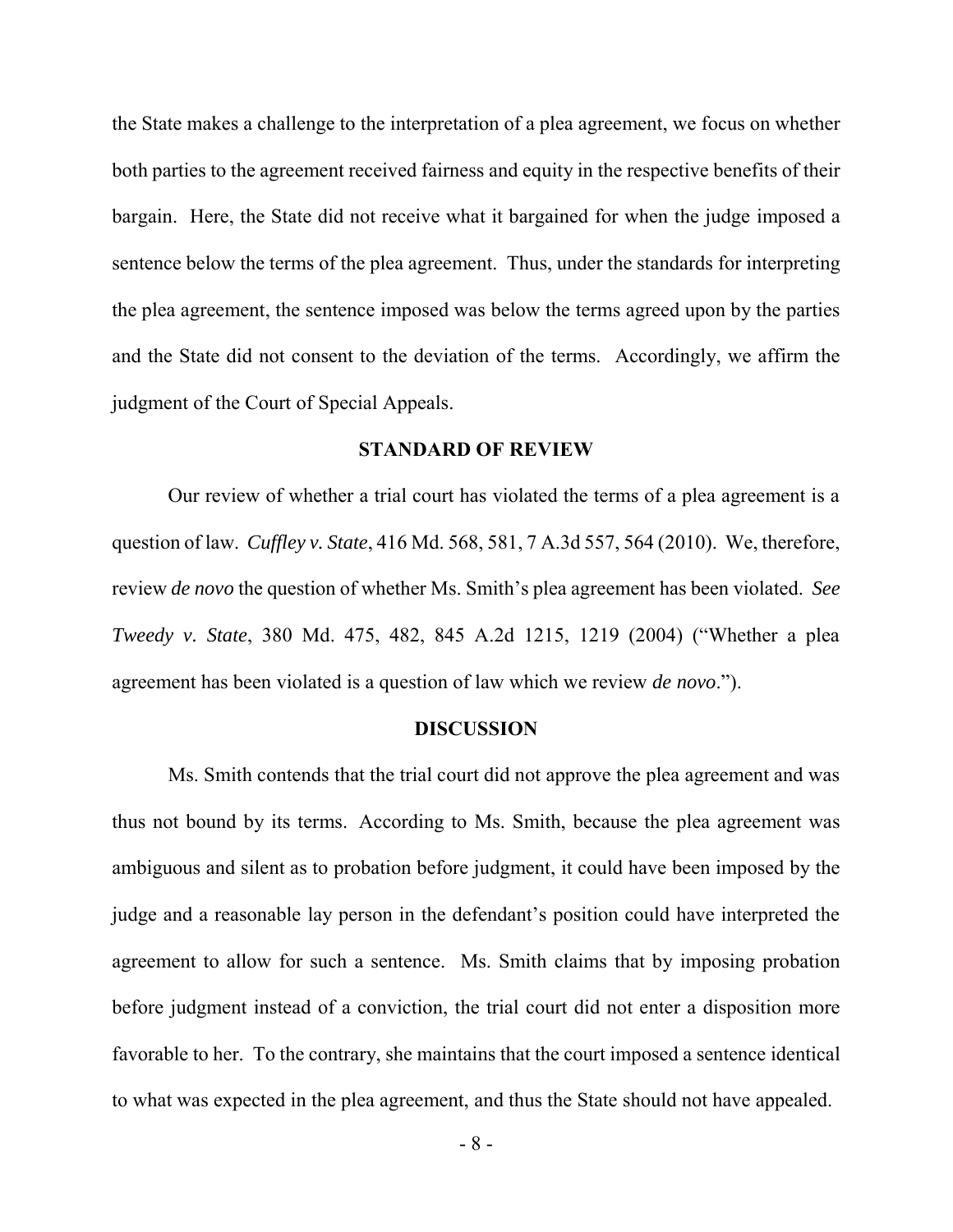The State, on the other hand, contends that the court unambiguously bound itself to impose a sentence in conformity with the plea agreement and, therefore, erred when it imposed a sentence more favorable to Ms. Smith without the State's consent. Moreover, it is the State's position that the terms of the plea agreement were clearly discernible.

### **Plea Agreements**

We agree with the Court of Special Appeals' explanation of a plea agreement:

A plea agreement is, of course, a contract between a criminal defendant and the State in which each seeks to gain a benefit and, in return for such benefit, each agrees to pay a price. It is a very special contract, moreover, in that even after the basic quid pro quo is agreed upon by the primary contracting parties, the entire package may be submitted to a criminal court for its approval and its subsequent enforcement. If it should then be the enforcing authority (to wit, the court) that commits a breach of the contract, what evenhanded justice requires is that each of the primary contracting parties, if suffering from the breach, is equally entitled to seek a remedy under equally conducive procedural conditions.

*Smith*, 230 Md. App. at 218, 146 A.3d at 1191–92.

This Court in *Dotson v. State*, 321 Md. 515, 517, 583 A.2d 710, 711 (1991), discussed the importance of encouraging plea agreements to aid in the administration of justice and eliminate "uncertainties and practical burdens of trial, permit the judiciary and prosecution to concentrate their resources on those cases in which they are most needed, and further law enforcement by permitting the State to exchange leniency for information and assistance." We noted that an overwhelming percentage of criminal cases are resolved through plea agreements, saving time and resources by avoiding the burden of a full-scale trial. *Dotson*, 321 Md. at 517, 583 A.2d at 710. The Court of Special Appeals also discussed the advantages of plea agreements in *Banks v. State*: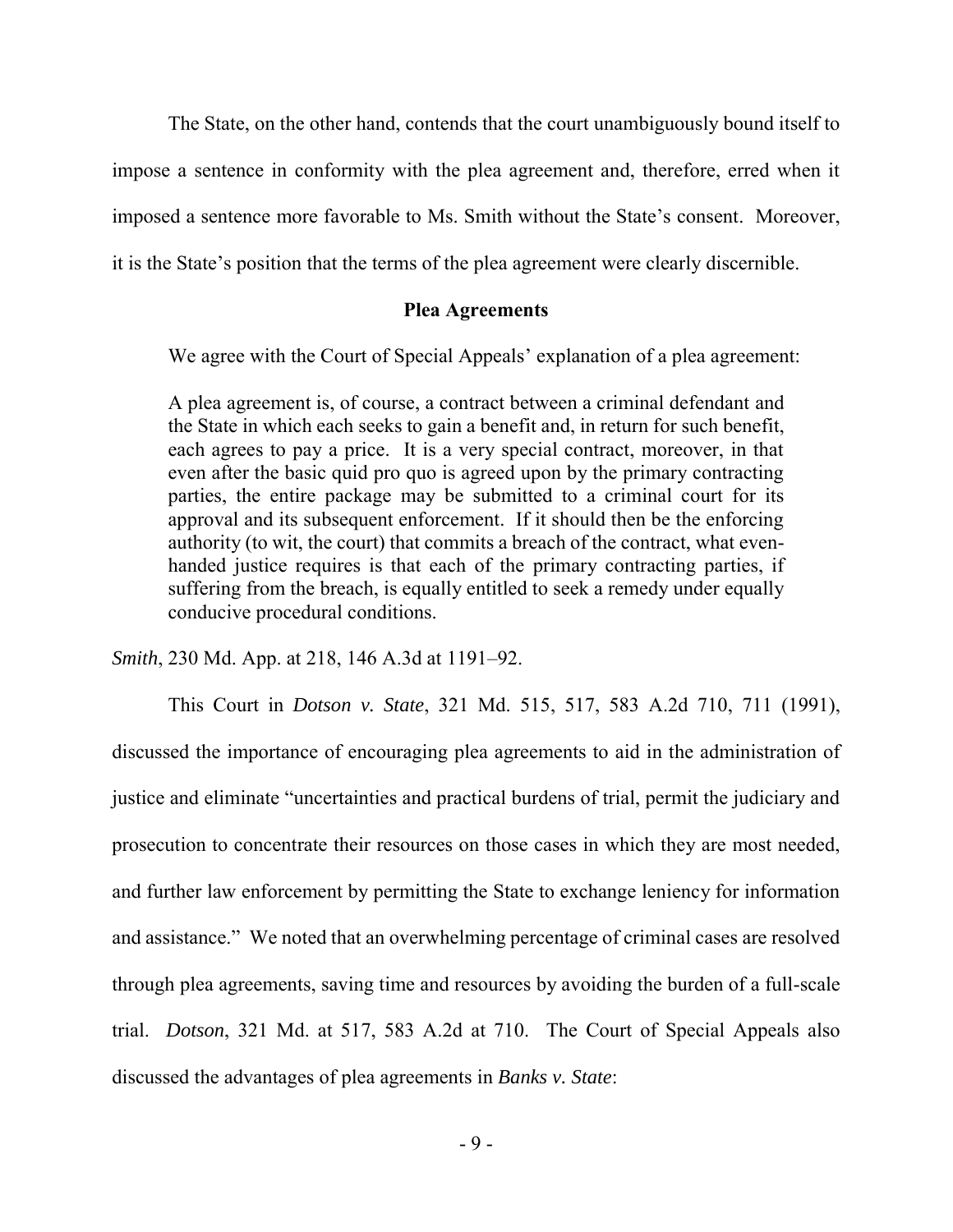One of the reasons the process works effectively is the element of certainty it lends to the criminal justice system. From the public perspective, it may well be advantageous for the prosecutor to exchange the uncertainty of conviction following trial for the certainty of conviction produced by a guilty plea, even when a plea agreement includes some provision in mitigation of potential sentence. From the defense viewpoint, it may be equally advantageous to give up the possibility of acquittal following trial for the certainty of a relatively lenient disposition included as part of a plea agreement. We recognized the importance of this "certainty" aspect of plea bargaining, and the adverse effect its loss would have on the process, in [] *Sweetwine*: "If the prosecutor cannot rely upon the plea bargain, the potential 'chilling effect' upon the very institution of plea bargaining could be devastating." 42 Md. App. at 12, 398 A.2d 1262. Similar results could ensue if the defendant were unable to rely upon the bargain. Thus, plea bargains have been enforced both against the State, as in *State v. Brockman*, *supra*, and against the defendant, as in *Blinken v. State*, 291 Md. 297, 435 A.2d 86 (1981).

*Banks v. State*, 56 Md. App. 38, 52, 466 A.2d 69, 75–76 (1983). *See also State v. Sanders*,

331 Md. 378, 385, 628 A.2d 209, 212 (1993) (holding that the court may impose a

disposition more favorable to the defendant only if the parties agree). Under our

jurisprudence, both parties are equally protected from a breach of this agreement:

That it was critical in *Dotson* that the violation of the plea agreement prejudiced the defendant does not mean that a violation of a plea agreement that prejudices the State is beyond the reach of principles of fairness and equity or that the institution of plea bargaining cannot be adversely affected. Just as a defendant would be [sic] loathe to participate in plea bargaining if he or she could not be certain that the bargain that he or she made would be fulfilled, so too would the State. There would be no incentive for the State to engage in plea bargaining if it were possible for a defendant to enter into a binding plea agreement only to have the sentence contemplated by that agreement modified a short time later. Nor would it be fair to the State, which is, after all, one of the parties to the agreement.

*Chertkov v. State*, 335 Md. 161, 174, 642 A.2d 232, 238–39 (1994).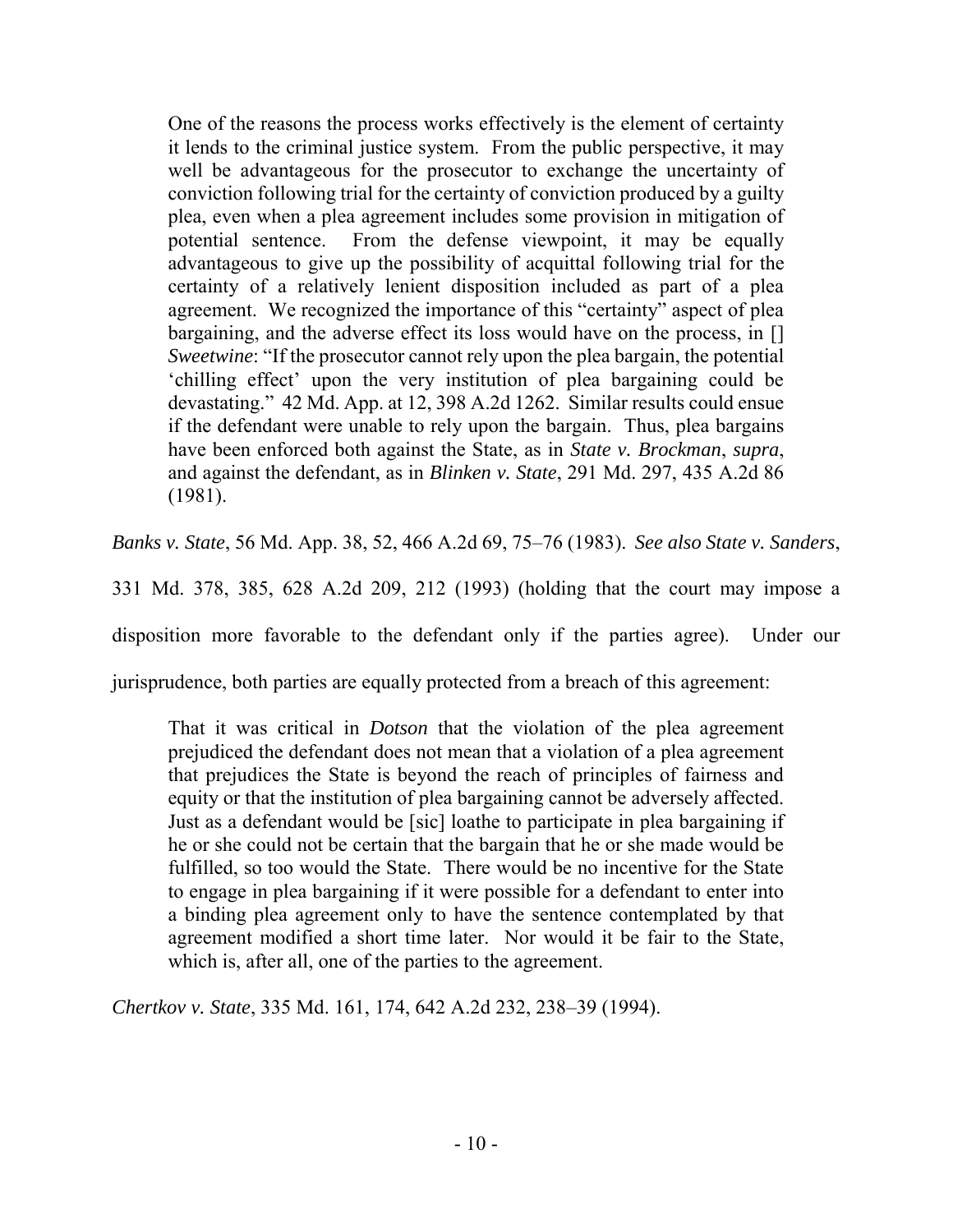A sentence is illegal if, without the permission of both parties to the agreement, a judge fails to embody in its judgment the terms of the binding plea agreement. *See Sanders*, 331 Md. at 388, 628 A.2d at 214. Md. Rule 4-243(c)(3) provides:

Approval of plea agreement. If the plea agreement is approved, the judge shall embody in the judgment the agreed sentence, disposition, or other judicial action encompassed in the agreement or, with the consent of the parties, a disposition more favorable to the defendant than that provided for in the agreement.

The *Bonilla* case made clear that a sentence is illegal, within the meaning of Rule  $4-345(a)$ , if it (1) exceeds the maximum ceiling set by the plea agreement or (2) falls below the minimum floor set by the plea agreement. *Bonilla*, 443 Md. at 3, 12, 115 A.3d at 99, 104 ("Considering *Dotson*, *Cuffley*, *Matthews*, and *Chertkov*, we conclude that when a sentencing court violates Rule  $4-243(c)(3)$  by imposing, without consent, a sentence that falls below a binding plea agreement, the resulting sentence is inherently illegal under Rule 4–345(a)."). *See also Cuffley*, 416 Md. at 575 n.1, 7 A.3d at 561 n.1 ("Maryland Rule 4- 345(a) permits a court to correct an illegal sentence at any time. If a sentence is 'illegal' within the meaning of that section of the rule, that is, the illegality inheres in the sentence itself, then the defendant may file a motion in the trial court to correct it, notwithstanding that (1) no objection was made when the sentence was imposed, (2) the defendant purported to consent to it, or (3) the sentence was not challenged in a timely-filed direct appeal or at some other previous procedural juncture. If the court denies a motion to correct such an illegality, the defendant has the right to challenge the ruling on direct appeal. We have held that a sentence that exceeds the sentence to which the parties agreed as part of a plea agreement is an illegal sentence within the meaning of Rule 4–345(a)." (citations and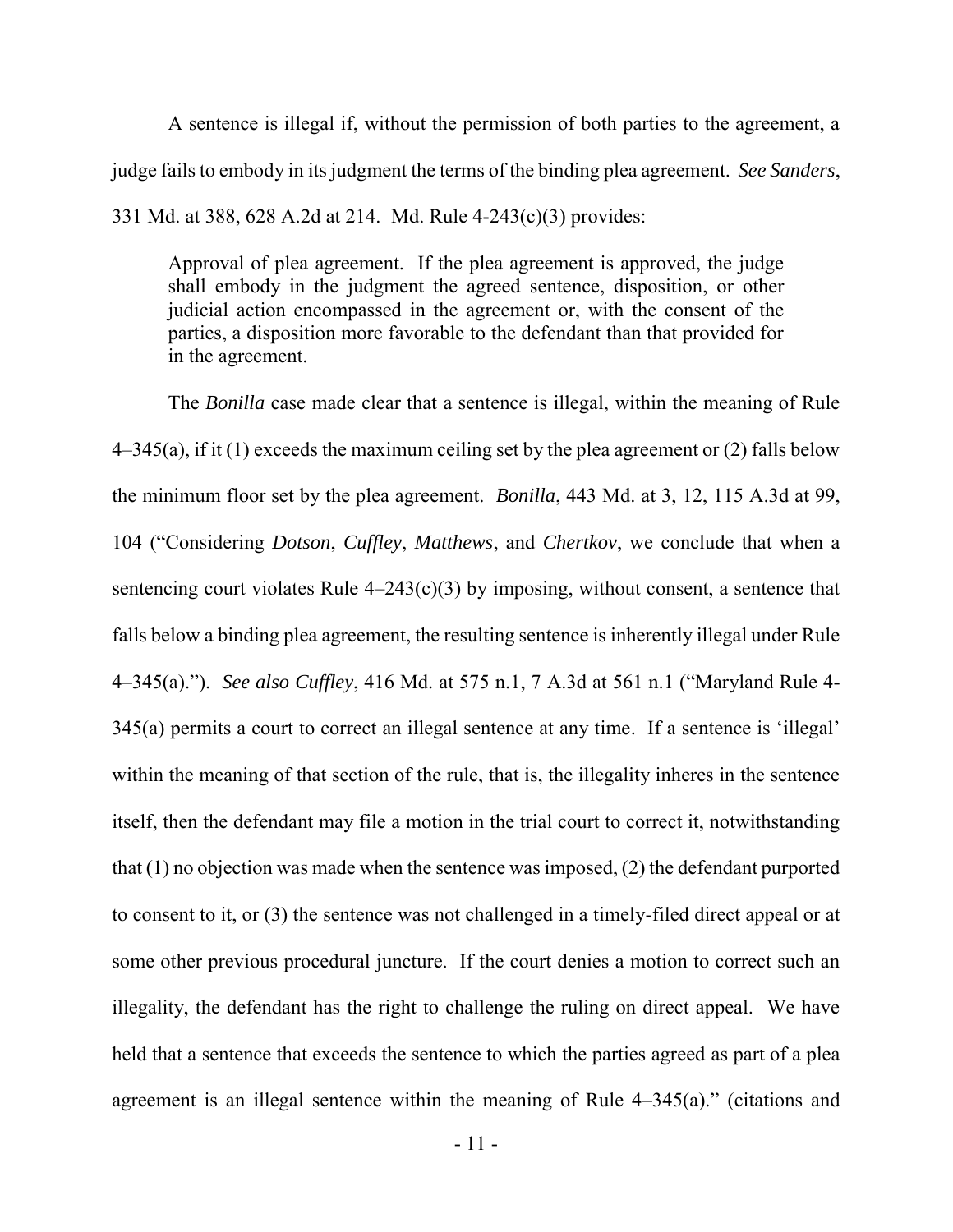internal quotation marks omitted)). Moreover, under Md. Rule 4–345(a), "[t]he court may correct an illegal sentence at any time."

In *Bonilla*, this Court considered whether a sentence was illegal when "a sentencing court impose[d] a sentence below the sentence agreed to in a binding plea agreement without the State's consent." *Bonilla*, 443 Md. at 3, 115 A.3d at 99 (involving a challenge brought by the State and establishing that such body of law applies to both parties of the plea agreement). In that case, the parties had agreed that Mr. Bonilla would plead guilty to murder Counts I and III, and Mr. Bonilla would testify, for the State, if called, against a co-defendant. *Bonilla*, 443 Md. at 4, 115 A.3d at 99. In exchange Mr. Bonilla would receive a sentence of life imprisonment on Count III with a consecutive sentence of life imprisonment, with all but 20 years suspended, on Count I. Moreover, the State would enter a *nolle prosequi* to the remaining counts charged in the indictment. *Id.* At the plea hearing, the terms were presented to the judge, the State proffered the facts, the judge determined that Mr. Bonilla was voluntarily pleading guilty, and the judge accepted the plea and approved the agreement. *Bonilla*, 443 Md. at 4, 115 A.3d at 99–100.

The sentencing, however, was postponed until after the co-defendant's trial. *Id.* At sentencing for Mr. Bonilla, defense counsel incorrectly stated that the parties had agreed to a lower sentence of life imprisonment, with all but 20 years suspended, on Count III, rather than life imprisonment, without any portion of the sentence suspended. *Bonilla*, 443 Md. at 5, 115 A.3d at 100. The State did not recognize the error, and the court sentenced Mr. Bonilla to life imprisonment on Count I and a consecutive sentence of life imprisonment, with all but 20 years suspended, on Count III. *Id.* On review, we concluded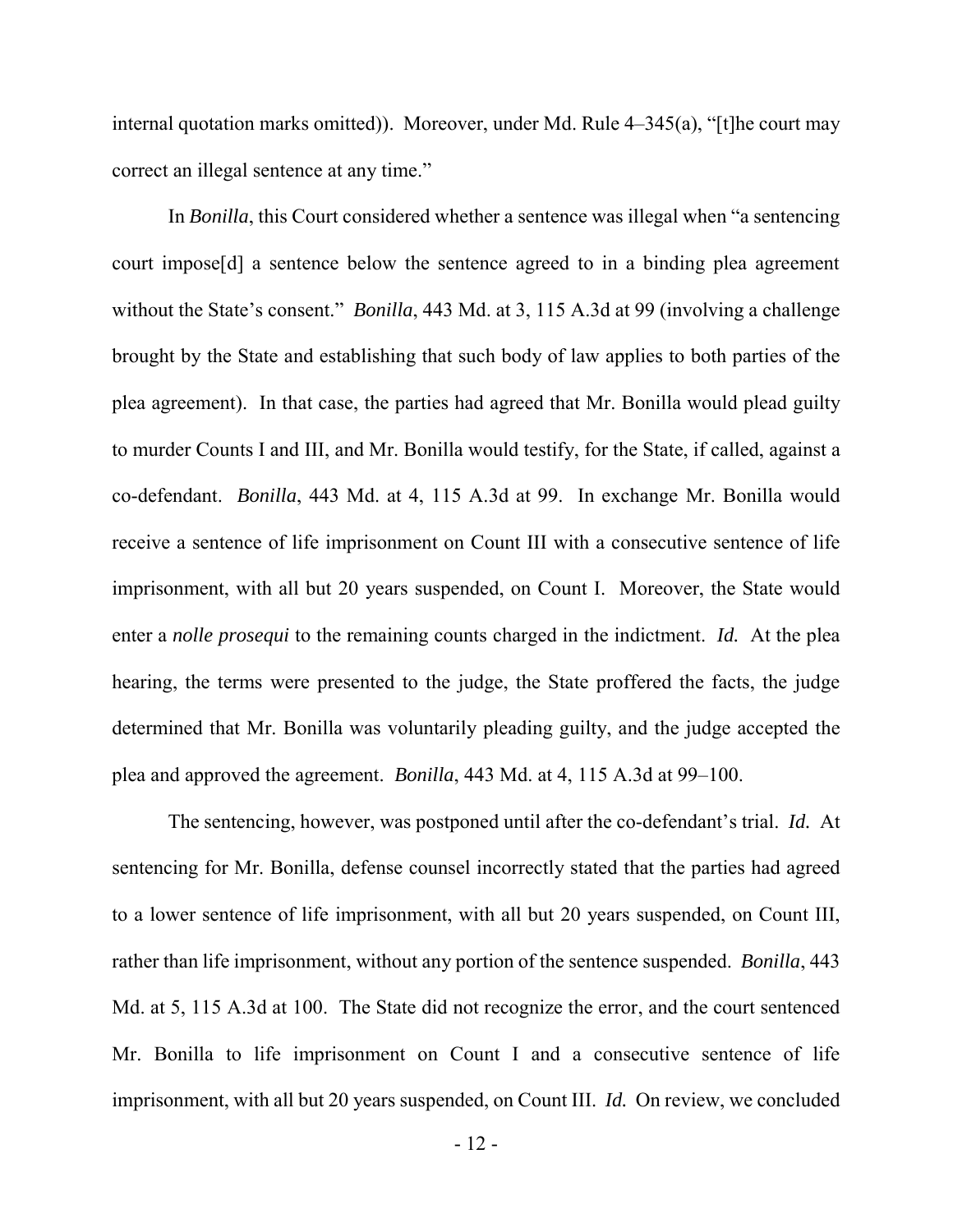"that when a sentencing court violates Rule  $4-243(c)(3)$  by imposing a sentence below a binding plea agreement without the State's consent, the sentence is inherently illegal and subject to correction under Rule 4–345(a)." *Bonilla*, 443 Md. at 15, 11, 115 A.3d at 106, 104 ("Rule 4–243(c)(3) prohibits a sentencing court from imposing a sentence below a binding plea agreement if the parties do not agree to the deviation . . . Indeed, the court may impose a disposition more favorable to the defendant only if the parties agree.").

In the present case, we hold that deviating from the terms of the binding plea agreement, as approved by the court, results in an illegal sentence, regardless of whether the deviation is upwards or downwards. As the Court of Special Appeals noted, just as a defendant enjoys the protection of the Due Process Clause, the State enjoys the principles of fairness and equity. *Smith*, 230 Md. App. at 221, 146 A.3d at 1193. *See also Bonilla*, 443 Md. at 12–13, 115 A.3d at 104–05 ("In *Cuffley*, we confirmed that 'fairness and equity govern the enforcement of plea agreements.' As such, when the State and a defendant have entered into a binding plea agreement, each party is entitled to the benefit of its bargain. Concluding that sentences below binding plea agreements are legal under Rule 4–345(a) would be unfair to the State by depriving it of the benefit of its bargain."). The *Bonilla* Court noted that Mr. Bonilla

recognizes the sentences this Court declared inherently illegal in *Dotson* and *Cuffley* exceeded the plea agreements. Neither our reasoning nor our holdings in those cases, however, suggest that striking a sentence as illegal can only occur when a sentence exceeds the terms of a binding plea agreement. In both cases, we determined that the sentences were illegal because the sentencing courts violated Rule  $4-243(c)(3)$  by deviating from the binding plea agreements.

*Bonilla*, 443 Md. at 10, 115 A.3d at 103.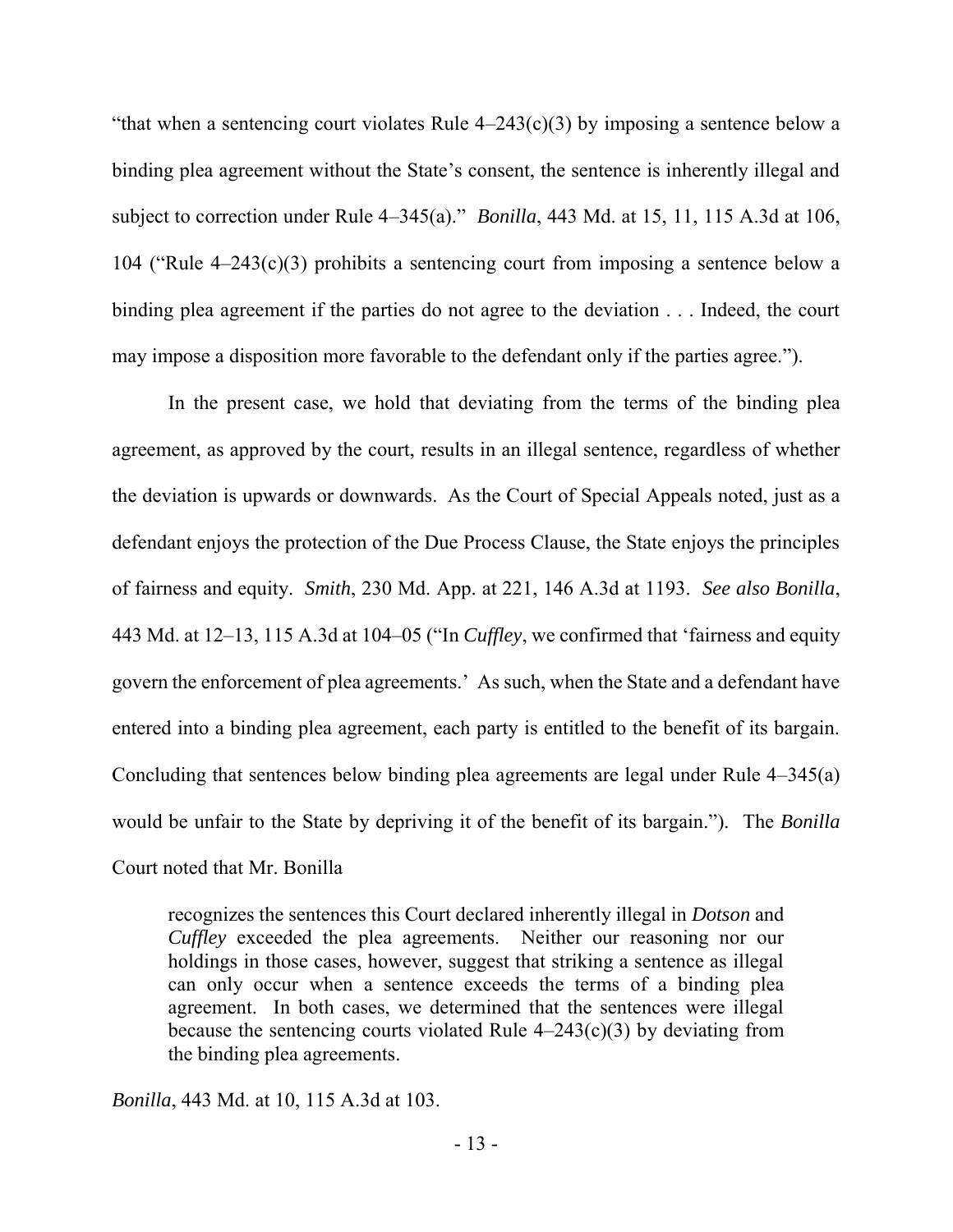As Judge Charles E. Moylan, Jr., writing for the Court of Special Appeals, thoroughly explained, in this case, a judge conditionally accepts a plea agreement, with the expectation that he or she will accept the terms. *Smith*, 230 Md. App. at 227, 146 A.3d at 1196–97. The judge conditionally accepts the terms if they appear to be reasonable, but conditions it upon hearing the facts first, and, if some unexpected revelation does not occur, the judge fully accepts the terms of the plea agreement. When there are no unexpected revelations and once the conditional acceptance is satisfied, then the conditional acceptance becomes an absolute acceptance. *See Tweedy v. State*, 380 Md. 475, 483–84, 845 A.2d 1215 (2004) (discussing conditional acceptances and absolute acceptances). Ultimately, the judge accepts the plea bargain after he or she has heard the statement of supporting facts and then starts discussing and using the language of the plea bargain. As Judge Moylan further explained, "[t]here is a symbiosis between the two acceptances and it is impossible to say which, if either, came first. This transition should be discernible by the defense, even without kettle drums. In this case, it was discernible by us." *Smith*, 230 Md. App. at 227, 146 A.3d at 1197.

 In interpreting the discussions between the State, defense counsel, Ms. Smith, and the judge, we conclude that it is clear that the judge conditionally agreed to be bound by the terms subject to some unforeseen issue in the subsequent statement of supporting facts. The prosecutor explained the terms of the agreement, stating, "I would like to add that despite the range, the 90 and 30 days, it is contemplated this would be a binding plea, therefore, it can only be modified in the future if both parties agree." The judge also indicated that he would need to hear the facts from the State before he could agree to bind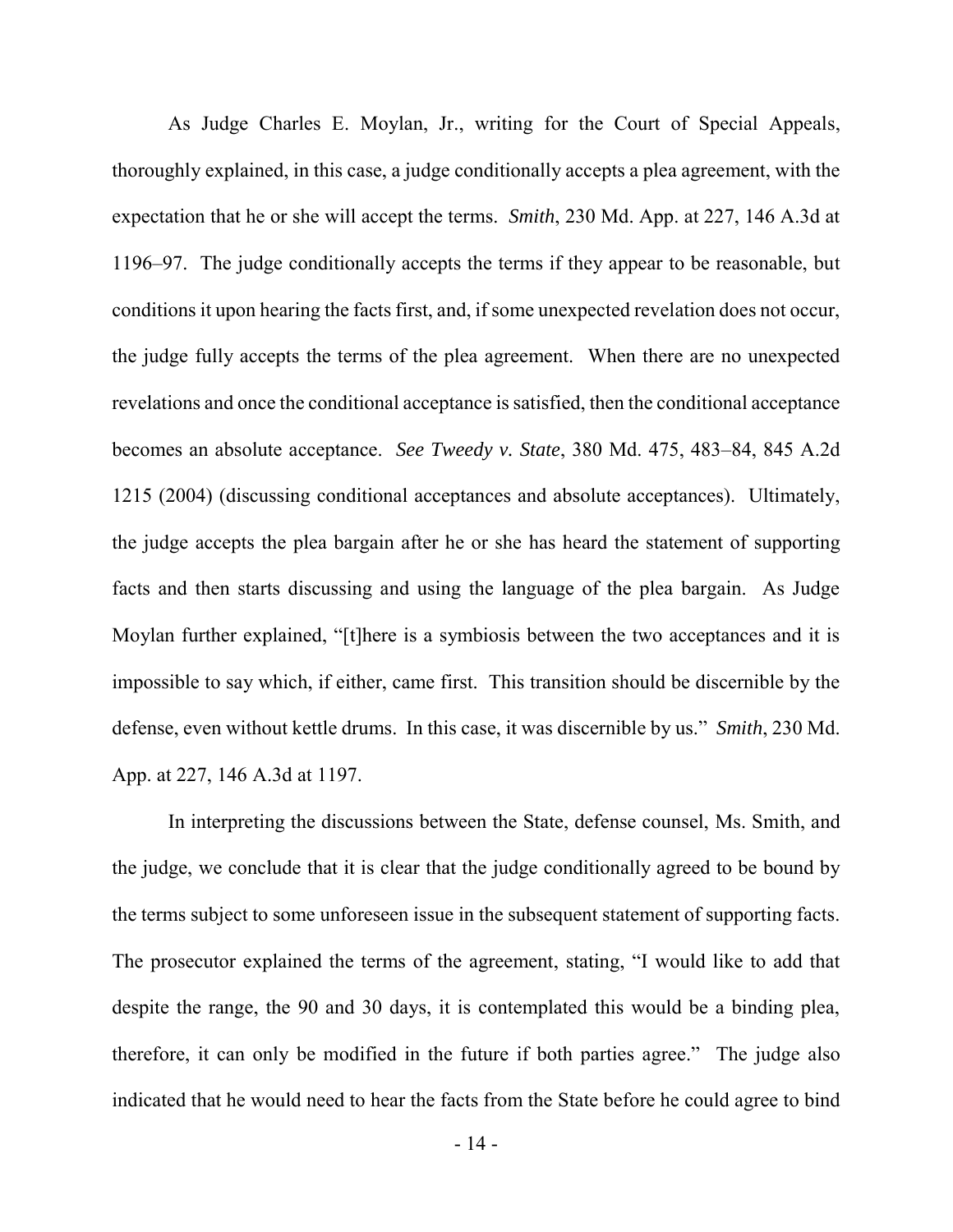himself to the terms: "I have to hear the facts before I'm willing to do that." Additionally, the judge explained to Ms. Smith the limits on the sentence that the plea bargain had imposed and that he, the judge, was prepared to follow. The judge stated, "Okay, I see. Ms. Smith, the [State] is asking me to bind myself so I won't give you any more than 90 days jail time." Next, the prosecutor provided a statement of facts in support of the plea, which Ms. Smith agreed was accurate. Ms. Smith also stated that she knowingly and voluntarily wished to plead guilty. The judge then expressly accepted the plea:

The Court is satisfied the State has provided an adequate factual basis for me to accept [Ms. Smith]'s plea of guilty. I find that her plea of guilty is freely, voluntarily made and with understanding of what she is doing. And the Court accepts her guilty plea and finds you guilty, ma'am, of Count 1 of the indictment in this case.

Accordingly, we hold, as a matter of law, that prior to sentencing, the court unquestionably accepted the plea agreement and bound itself to its terms. *See Tweedy*, 380 Md. at 485, 845 A.2d at 1221 ("Once the plea was accepted, the court was required to impose the agreed upon sentence, assuming that all the conditions imposed upon the defendant were fulfilled."); *State v. Poole*, 321 Md. 482, 497, 583 A.2d 265, 272 (1991).

At the sentencing phase of the proceeding, the judge having previously accepted the terms of the agreement, provided even greater leniency to the defendant because of the court's concern about the impact that the sentence might have on Ms. Smith's continued employment. As a result of the sentence imposed, the judge breached the terms of the agreement between the parties. The sentencing judge's breach of the plea agreement was apparently an unconscious breach because Rule  $4-243(c)(4)$  provides that "[i]f the plea agreement is rejected, the judge shall inform the parties of this fact." The sentencing judge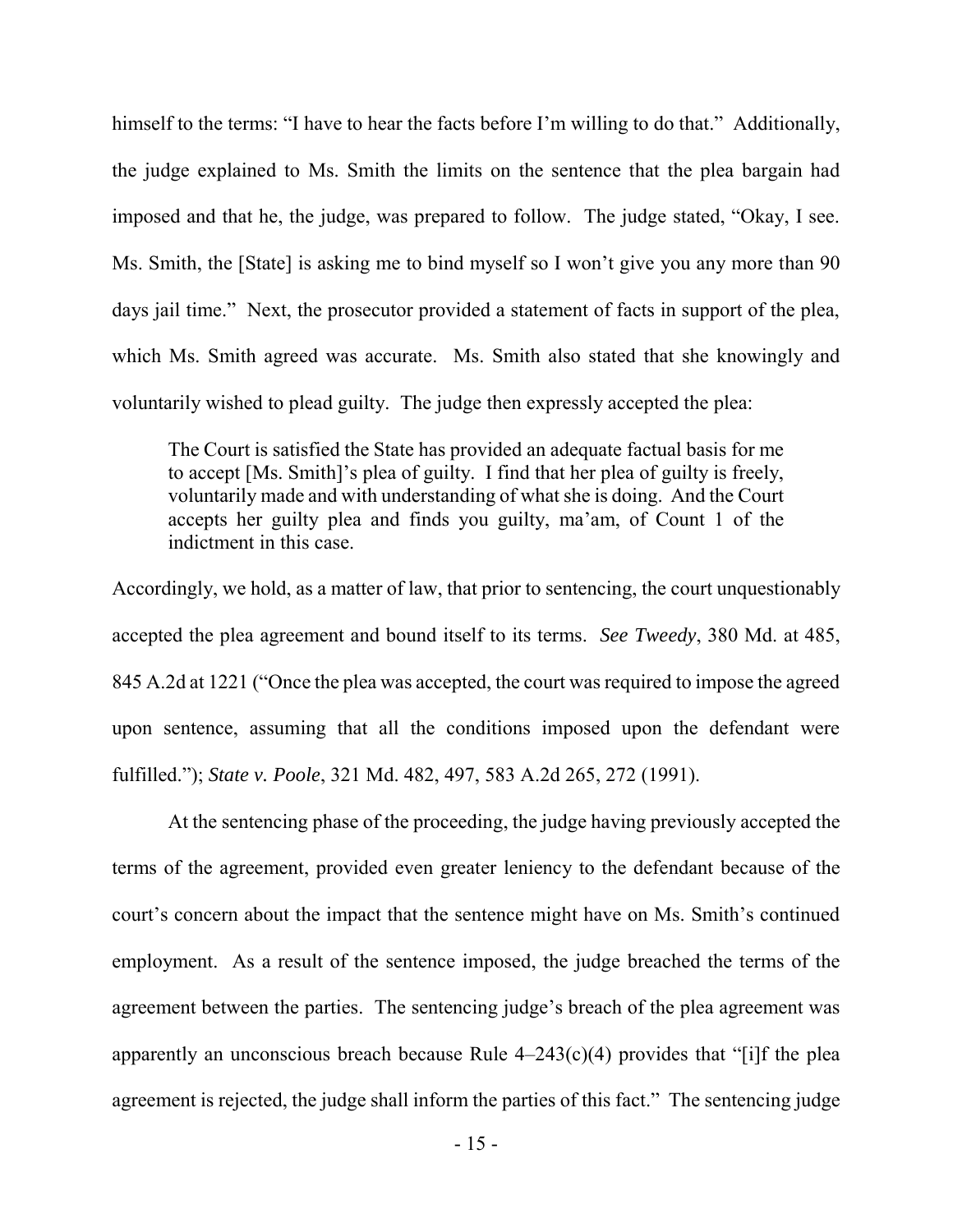never indicated to the parties that he intended to deviate from the terms of their agreement. *See Tweedy*, 380 Md. at 484–85, 845 A.2d at 1220–21. Here, the judge imposed a sentence of probation before judgment and 60 days of home detention. The plea agreement, however, specified that Ms. Smith would be found guilty of the theft charge and the jail sentence would be between 30 or 90 days.

Accordingly, we hold that the sentence imposed in the case at bar was not consistent with the terms of the binding plea agreement, as it fell below the minimum floor set by the agreement and was without the consent of the State; thus, the sentence is illegal.

### **Reasonable Interpretation of the Plea Agreement**

 As the Court of Special Appeals explained, not unlike the *Bonilla* case, when the State makes a challenge to the interpretation of a plea agreement based on the mandatory limits of that agreement, we focus on whether the State and the defendant obtained the respective benefits of their bargain and what they expected pursuant to the terms of the agreement. *Smith*, 230 Md. App. at 237, 146 A.3d at 1202. On the other hand, where a defendant challenges the State's interpretation of the plea agreement the standard is that a plea agreement should be construed according to what a reasonable lay person in the defendant's position would have understood it to mean. This case involves both the State's challenge to a sentence that falls below the minimum set by the binding plea agreement entered into between the parties, as well as the defendant's challenge to the State's interpretation of the terms. Writing for the Court of Special Appeals in this case, Judge Moylan explained the significance of evaluating the plea in the procedural context of the challenge to a sentence. He wrote: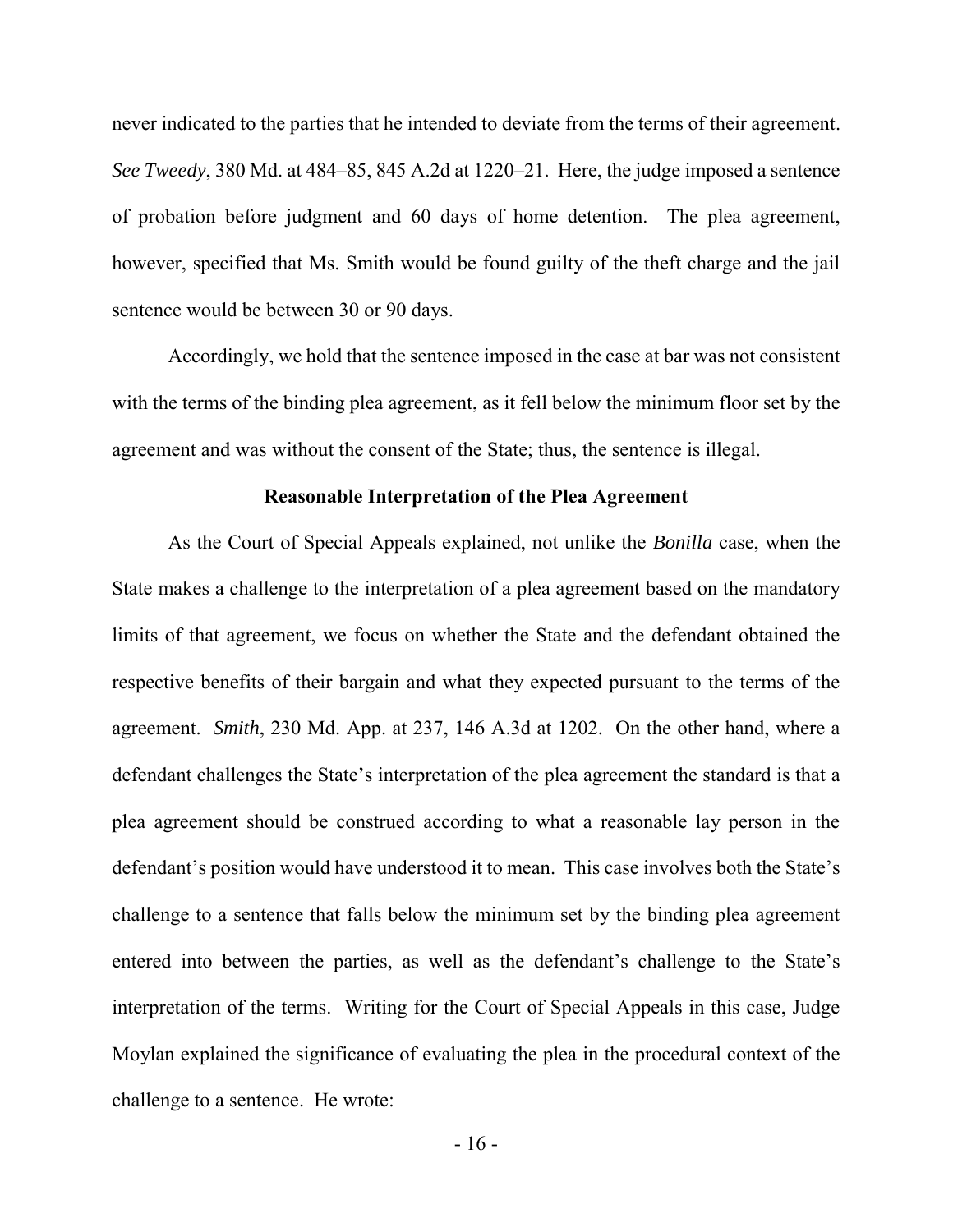When, in a challenge to a sentence brought by the State, our focus is on whether the State got what it had a right to expect pursuant to a plea agreement, what the [defendant] may or may not have thought about it is totally immaterial. If a sentence is illegal, as in *Bonilla*, because it fell below the mandatory floor bargained for in the plea agreement, the [defendant] cannot make it legal by putting her interpretive seal of approval on it. To say the plea agreement meant whatever the [defendant] thought that it meant is ridiculous. That would empower the [defendant] to decide the case.

#### *Smith*, 230 Md. App. at 237, 146 A.3d at 1202.

 When a defendant challenges the sentence imposed on the ground that he or she did not receive the benefit of the plea bargain, our focus is then on "the defendant's rights, the defendant's entitlements, and the defendant's reasonable expectations because those [are] the only issues then before the [tribunal]." *Smith*, 230 Md. at 236, 146 A.3d at 1202. We note that in *Bonilla* the sentence was imposed by mistake, and all of the parties failed to recognize that at the time, thus there was no issue of interpretation or ambiguity of the plea agreement's terms. In the present case, the defendant challenges the State's interpretation of the plea agreement, and the State challenges the defendant's interpretation. Our focus on the State's procedural challenge involves a determination of what Ms. Smith and the State bargained for, and what each party had a right to expect pursuant to the plea agreement. The State had a right to expect Ms. Smith's conviction for theft and a sentence of actual incarceration between 30 to 90 days. Ms. Smith did not bargain for probation before judgment, and the State did not consent to change the disposition to probation before judgment. It is unreasonable to say that Ms. Smith bargained for probation before judgment where that term is neither contemplated by the agreement nor mentioned in the agreement and is inconsistent with a conviction and sentence between 30 and 90 days.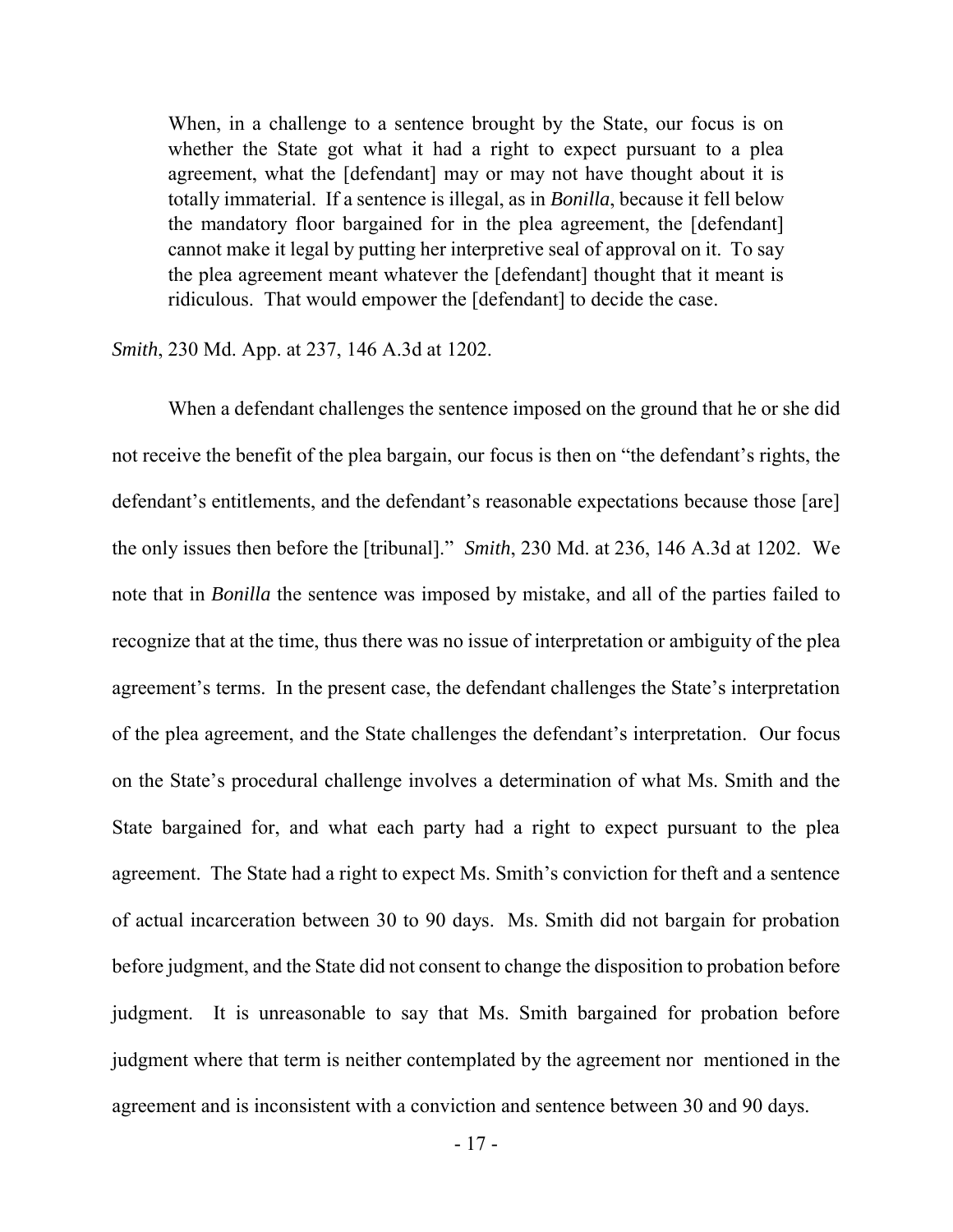Shifting our focus to the standard used when a defendant challenges the sentence imposed, we hold that no reasonable lay person in Ms. Smith's position, pursuant to the clear terms of the plea agreement could have reasonably expected a sentence below the minimum set by the agreement. Ms. Smith cites to *Cuffley*, 416 Md. at 582, 7 A.3d at 565– 66 and *Baines*, 416 Md. at 615, 7 A.3d at 584–85, for the proposition that a plea agreement is construed according to what a reasonable lay person in the defendant's position would have understood it to mean:

We conclude that, by its express terms, Rule 4–243 requires strict compliance with its provisions. We further conclude, as the natural consequence of requiring strict compliance with the Rule, that any question that later arises concerning the meaning of the sentencing term of a binding plea agreement must be resolved by resort solely to the record established at the Rule 4–243 plea proceeding. The record of that proceeding must be examined to ascertain precisely what was presented to the court, in the defendant's presence and before the court accepts the agreement, to determine what the defendant reasonably understood to be the sentence the parties negotiated and the court agreed to impose. The test for determining what the defendant reasonably understood at the time of the plea is an objective one. It depends not on what the defendant actually understood the agreement to mean, but rather, on what a reasonable lay person in the defendant's position and unaware of the niceties of sentencing law would have understood the agreement to mean, based on the record developed at the plea proceeding. It is for this reason that extrinsic evidence of what the defendant's actual understanding might have been is irrelevant to the inquiry.

*Cuffley*, 416 Md. at 582, 7 A.3d at 565–66. In *Cuffley*, the defendant pleaded guilty to robbery pursuant to a plea agreement and the State agreed to a guidelines sentence of 4 to 8 years. *Cuffley*, 416 Md. at 573–74, 7 A.3d at 560. At the plea hearing, the court found that Mr. Cuffley knowingly and voluntarily entered the plea and the court accepted the plea agreement pursuant to Rule 4–243(c), binding itself to its terms. *Cuffley*, 416 Md. at 574, 7 A.3d at 560. Later, at the sentencing hearing, the court imposed a sentence of 15 years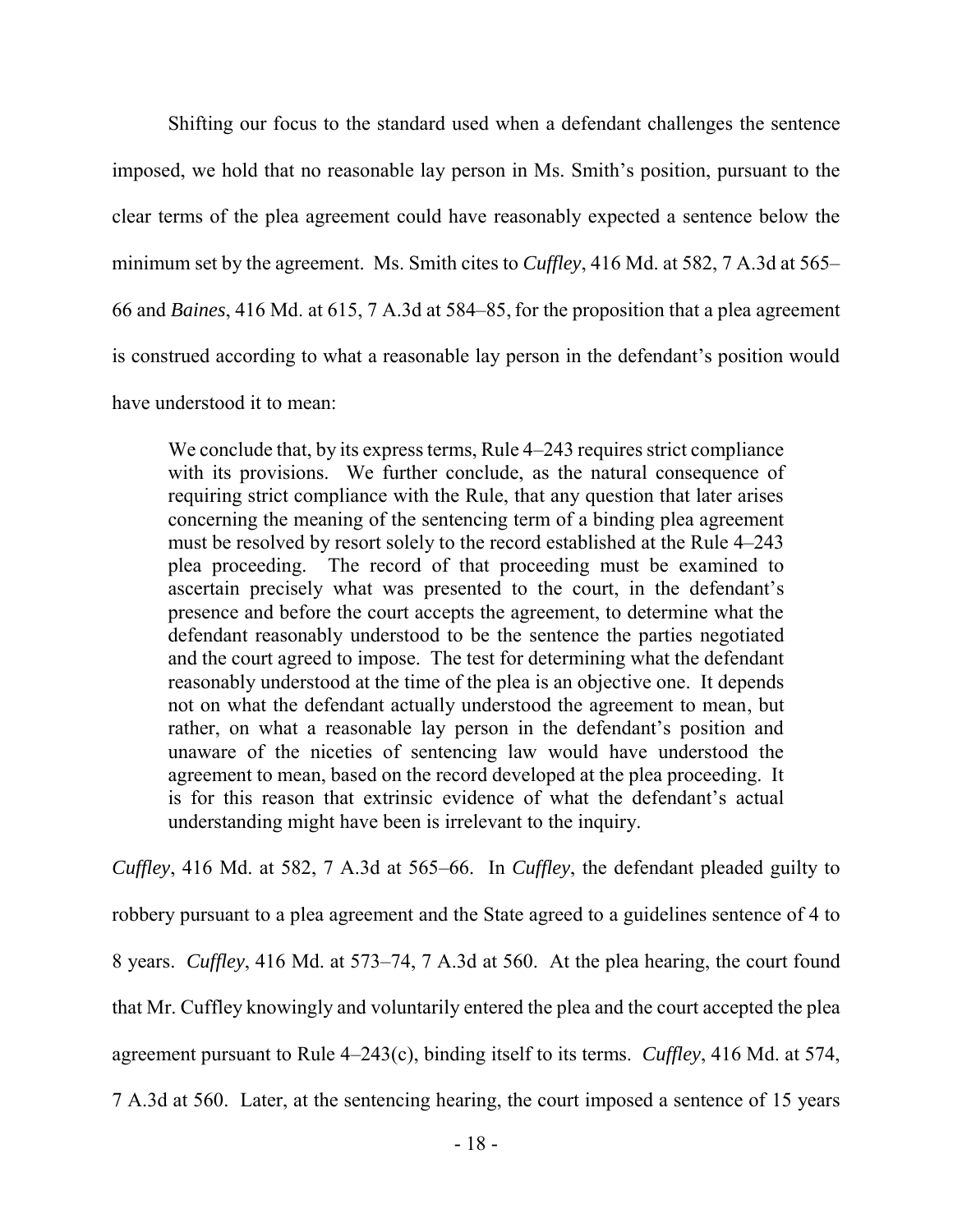imprisonment with all but 6 years suspended. *Id.* Mr. Cuffley filed a Rule 4–345(a) motion, arguing that the sentence was illegal because it exceeded the maximum sentence of 8 years according to the plea agreement. *Cuffley*, 416 Md. at 574–75, 7 A.3d at 561. He also asserted that he understood the agreement to provide for a total sentence of no more than 8 years, and to his knowledge his attorney did not inform him that he could receive suspended time above the 8 year cap; moreover, Mr. Cuffley argued that he would have remembered because he was always concerned with how much time he would have over his head. *Cuffley*, 416 Md. at 575, 7 A.3d at 561. We noted that "[a]ll that is relevant, for purposes of identifying the sentencing term of the plea agreement, is what was stated on the record at the time of the plea concerning that term of the agreement and what a reasonable lay person in [Mr. Cuffley's] position would understand, based on what was stated, the agreed-upon sentence to be." *Cuffley*, 416 Md. at 584, 7 A.3d at 566.

The case at bar is unlike *Cuffley*, where "[n]o mention was made at any time during that proceeding-much less before the court agreed to be bound by the agreement and accepted [Mr. Cuffley's] plea—that the [4]-to-[8]-year sentence referred to executed time only" and thus, "a reasonable lay person in [Mr. Cuffley's] position would not understand that the court could impose the sentence it did." *Cuffley*, 416 Md. at 585, 7 A.3d at 567. As we have noted, here, the State indicated that Ms. Smith would be pleading guilty to a count of theft and did not indicate that the disposition of probation before judgment was a part of the plea agreement or indeed even a possibility. Moreover, the prosecutor also expressly stated that the parties did not agree to home detention as an option, but that the agreement contemplated serving time on weekends. Unlike in *Cuffley*, given the facts at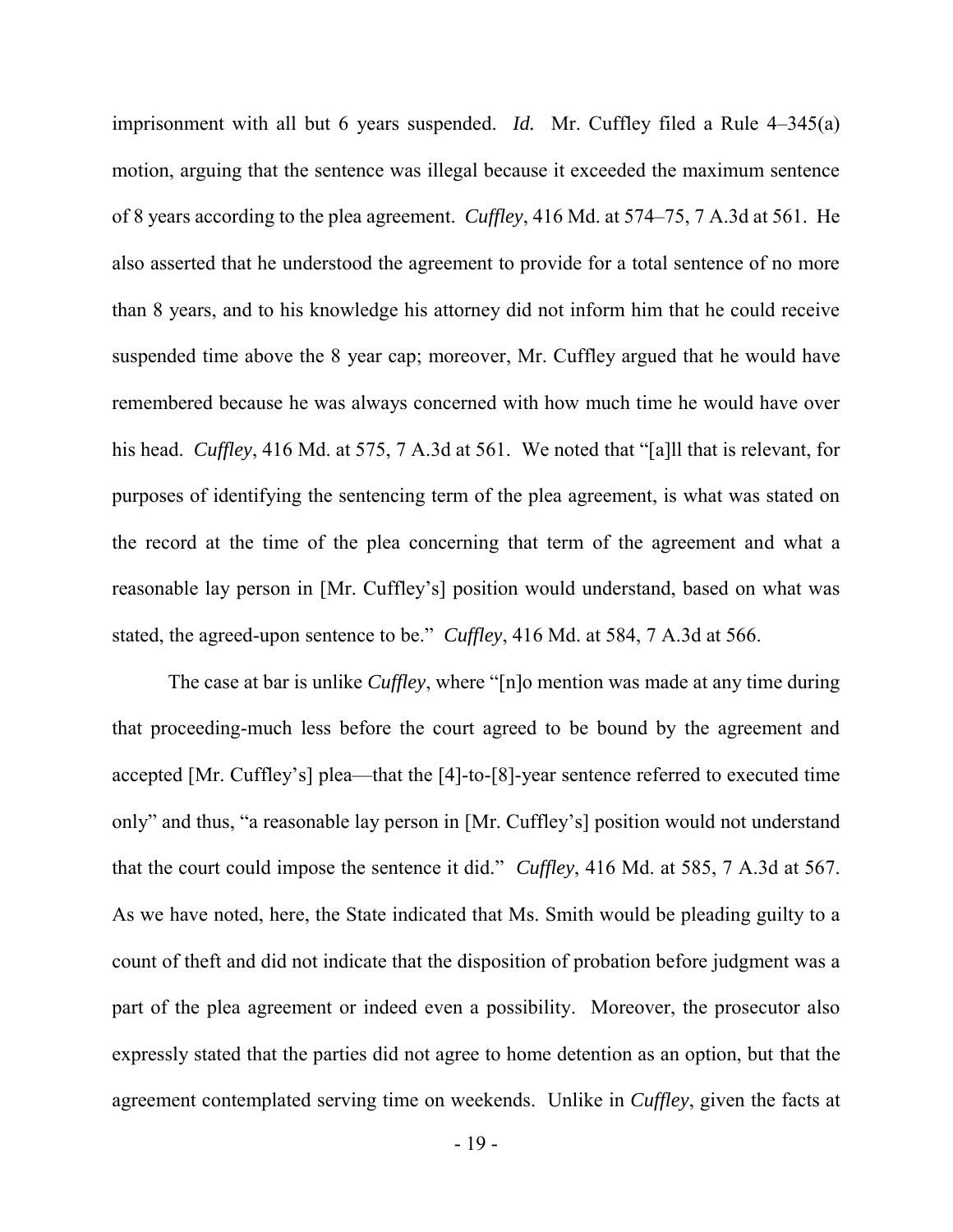hand, the terms of the agreement were clearly discernible and not ambiguous. Thus, in the present case, the sentencing judge erred by imposing a sentence inconsistent with the plea agreement and without the State's consent.

In *Baines*, which we decided the same day as *Cuffley*, the plea agreement provided that Mr. Baines would plead guilty to two counts of armed robbery and that he would be sentenced within the guidelines, which was 7 to 13 years. *Baines*, 416 Md. at 607, 7 A.3d at 580. "The court accepted the plea and agreed 'just [to] commit [itself] within [the] Guidelines." *Id.* However, the court sentenced him on the first count to 20 years, all but 7 years suspended, and on the second count to a consecutive 20 years, all but 6 years suspended. We held that Mr. Baines "reasonably understood that the court would not impose a total sentence exceeding 13 years, including both non-suspended and suspended time. Therefore, [he was] entitled to the relief of specific performance of the agreement." *Baines*, 416 Md. at 607–08, 7 A.3d at 580.

 Just like in *Baines*, the judge in this case also explicitly agreed to bind himself to the terms of the agreement when he stated, "I agree to sentence you within the ranges recommended by the attorneys" and

[t]he Court is satisfied the State has provided an adequate factual basis for me to accept [Mr. Smith]'s plea of guilty. I find that her plea of guilty is freely, voluntarily made and with understanding of what she is doing. And the Court accepts her guilty plea and finds you guilty, ma'am, of Count 1 of the indictment in this case.

Also similar to *Baines*, the judge here imposed a sentence that was not in accordance with the plea agreement. In *Baines* we held that the terms and sentencing guidelines were clear and a reasonable person in the defendant's position would have understood those terms.